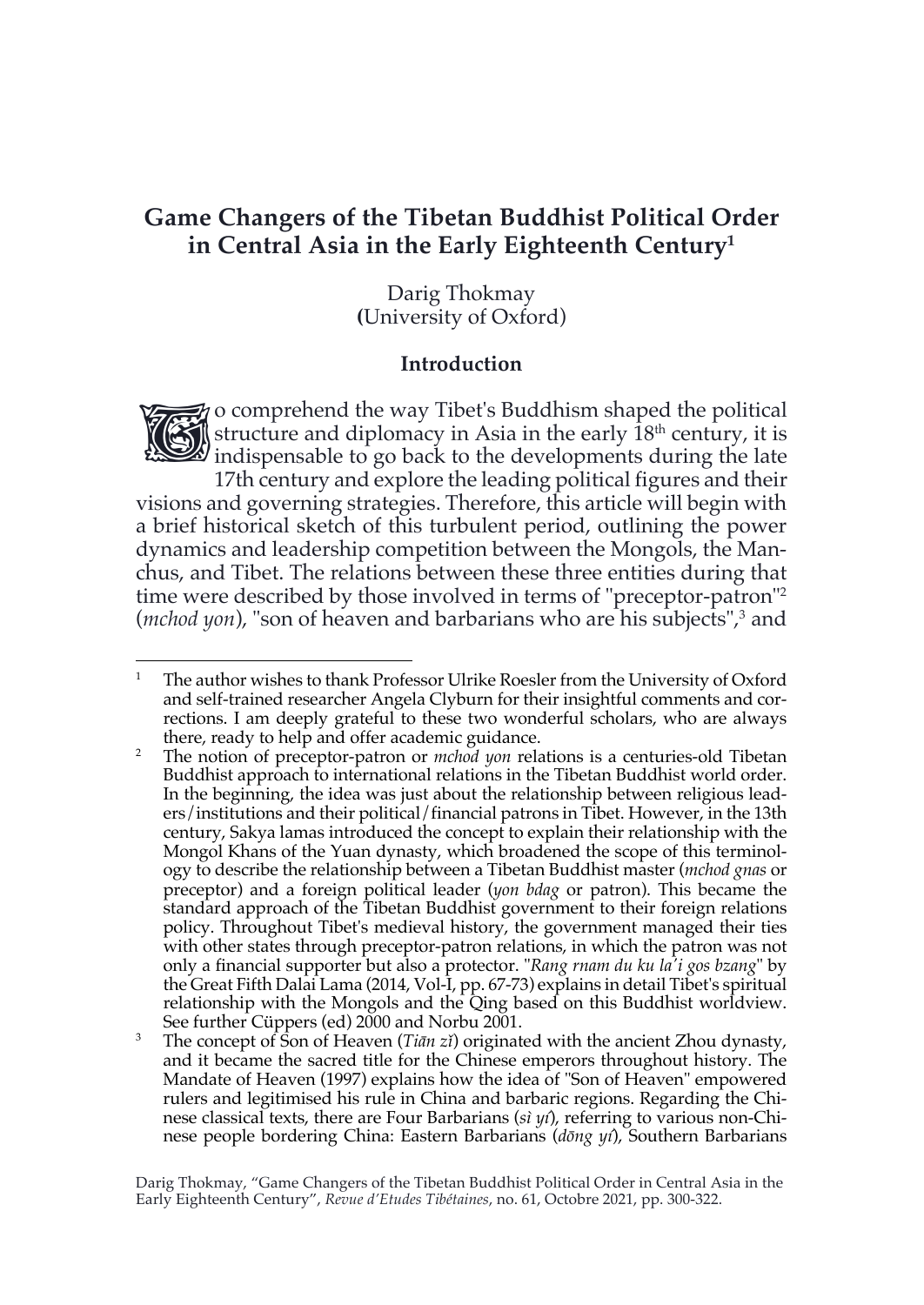the "dual system of politics and religion".<sup>4</sup> In practice, these multi-faceted relations can also be interpreted in terms of mutual interest-oriented relations. This article will discuss how these relations played out in the late 17<sup>th</sup> century and how this set the scene for the developments in the early  $18<sup>th</sup>$  century.

Upon the victory in the Tibetan civil war, Gushri Khan offered the thirteen territories (*khri skor*) of Tibet and his entire family lineage to the great Fifth Dalai Lama at bSam 'grub rtse palace in gZhi ka rtse, the capital city of the gTsang pa dynasty. The great Fifth Dalai Lama, previously merely a leading figure of a religious school among several others, suddenly became Tibet's real head.<sup>5</sup> In the following years, the Dalai Lama gradually became the sole authority in terms of both spirituality and temporal influence in Tibetan and Mongolian societies. Gradually, Buddhism became more and more popular among the Manchus and northern Chinese people as well. The Kangxi emperor did not exclusively adopt Tibetan Buddhism, but he acknowledged the Dalai Lama's authority, "considering the fact that all the Tibetans and Mongols obeyed the words of the Lama [the great Fifth Dalai Lama]",<sup>6</sup> and thus began to build Buddhist diplomatic relations with Tibet. During that period, Tibet-Mongol relations were different from Tibet-Qing relations, which were again different from Qing-Mongol relations, as will be demonstrated.

The Tibetan government, which was mainly run by spiritual leaders, enjoyed high influence in neighbouring countries because the Tibetan Buddhist soft power created a new legal and diplomatic order of international relations in Central Asia and beyond.7 This Tibetan Buddhist order of governance was beneficial in solving various social

<sup>(</sup>*nán mán*), Western Barbarians (*xī róng*), and Northern Barbarians (*běi dí*). These four barbarians are the distant subjects of the Chinese emperors, who are born to serve the Chinese emperors. Erica Brindley has explored this notion in the article, "Barbarians or Not? Ethnicity and Changing Conceptions of the Ancient Yue (*Yuè*) Peoples, ca. 400–50 BCE" (Brindley 2003). Throughout the centuries, the imperial Chinese foreign policy remained rooted in this old notion of "the Son of Heaven and the barbarians, who are the subjects." See further Pamela Crossley's article in "Sacred Mandates" (2018).

<sup>&</sup>lt;sup>4</sup> Generally, a dual governing system of religious and secular rule is familiar in many parts of the world. However, there are always variations from one system to another when it comes to the practical approach. In the Tibetan context, the dual system (chos srid zung 'brel) has three broad implications. First: a government, which is administered based on Buddhist principles. Second: a government, its spiritual and temporal head is one Buddhist person. See further information Dung dkar Rin po che's work "*Chos srid zung 'brel skor la dpyad pa*"(2014) and David Seyfort Ruegg's article about *yon mchod* (1995).

<sup>5</sup> Karmay 2003, p. 72.

<sup>6</sup> Rockhill 1910, p. 14.

<sup>&</sup>lt;sup>7</sup> Boltjee and Praag 2020, pp. 59-62.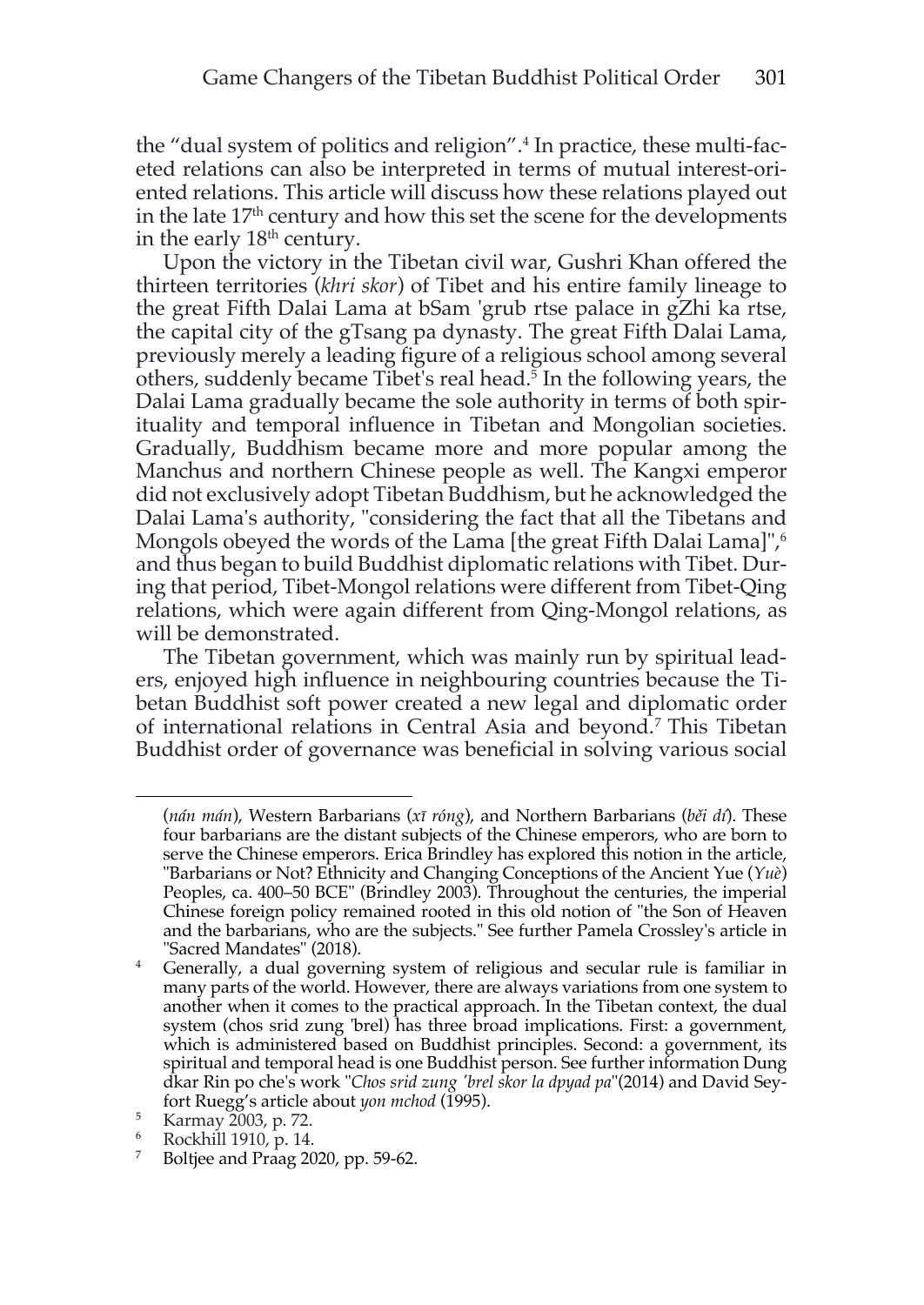and political conflicts peacefully: the Mongols negotiated major internal conflicts through Tibetan lama-mediators, and the Manchus pacified the Mongols at their northern border with the help of Tibetan Lamas. The dGa' ldan pho brang government at the time was still working on unifying the remaining Tibetan territories under their rule and making peace with other political and religious rivals. However, their unique dual governing system was adopted in many countries, which changed central Asia's political landscape.8

The political leaders involved in this Tibetan Buddhist political world order in Asia contributed significantly to the developments of the social, cultural, and political events in the early 18th century in Tibet. This article, therefore, analyses these game-changers of the central Asian political world.

### **Mongol Leaders Under the Wing of dGe lugs School**

#### **The Khoshut Mongols**

Regarding the Khoshut Mongols in central Tibet and Amdo Kokonor regions, Gushri Khan (1582-1654), the founder of the Khoshut-Tibetan army, who had died three years before, was succeeded by his elder prince bsTan 'dzin rdo rje in 1658 and the Dalai Lama gave him the title of Tenzin Dayan Khan. <sup>9</sup> Some scholars argue that Gushri Khan alone had real power, but his descendants "had been the King of Tibet in name only<sup>"10</sup> except lHa bzang Khan. After Gushri Khan, the Khoshut Mongol kings' influence in Tibet had, indeed, begun to decline rapidly and finally disappeared. According to the  $18<sup>th</sup>$ -century scholar Sum pa mkhan po, there are several reasons: first, Tenzin Dayan Khan had neither charisma nor legacy like his father. Second, unlike during his father's time, the great Fifth Dalai Lama's prestige surpassed that of other leaders such as the Khoshuts. Third, the Khoshut leaders were facing constant internal conflict regarding hierarchy and territory both in Central Tibet and in Amdo Kokonor areas.<sup>11</sup> Tenzin Dayan Khan, unfortunately, untimely passed away in 1667.

In 1671, four years after Dayen Khan's death, dKon mchog bstan 'dzin, the younger prince of Gushri Khan, became the Mongol Tibetan Khan with the title of dKon mchog bstan 'dzin Dalai Khan. <sup>12</sup> Conversely, some Tibetan government documents, dKon mchog bstan

<sup>8</sup> Brook, Praag and Boltjee 2018, pp. 99-100.

<sup>&</sup>lt;sup>9</sup> Shakabpa 2010, p. 361, and INga ba Ngag dbang blo bzang rgya mtsho 2014, P. 433. <sup>10</sup> Ibid, p. 359.

<sup>11</sup> Sum pa ye shes dpal 'byor 1994, p. 67, and Sum pa ye shes dpal 'byor 1989, pp. 89- 103. 12 Shakabpa 2010, p. 378.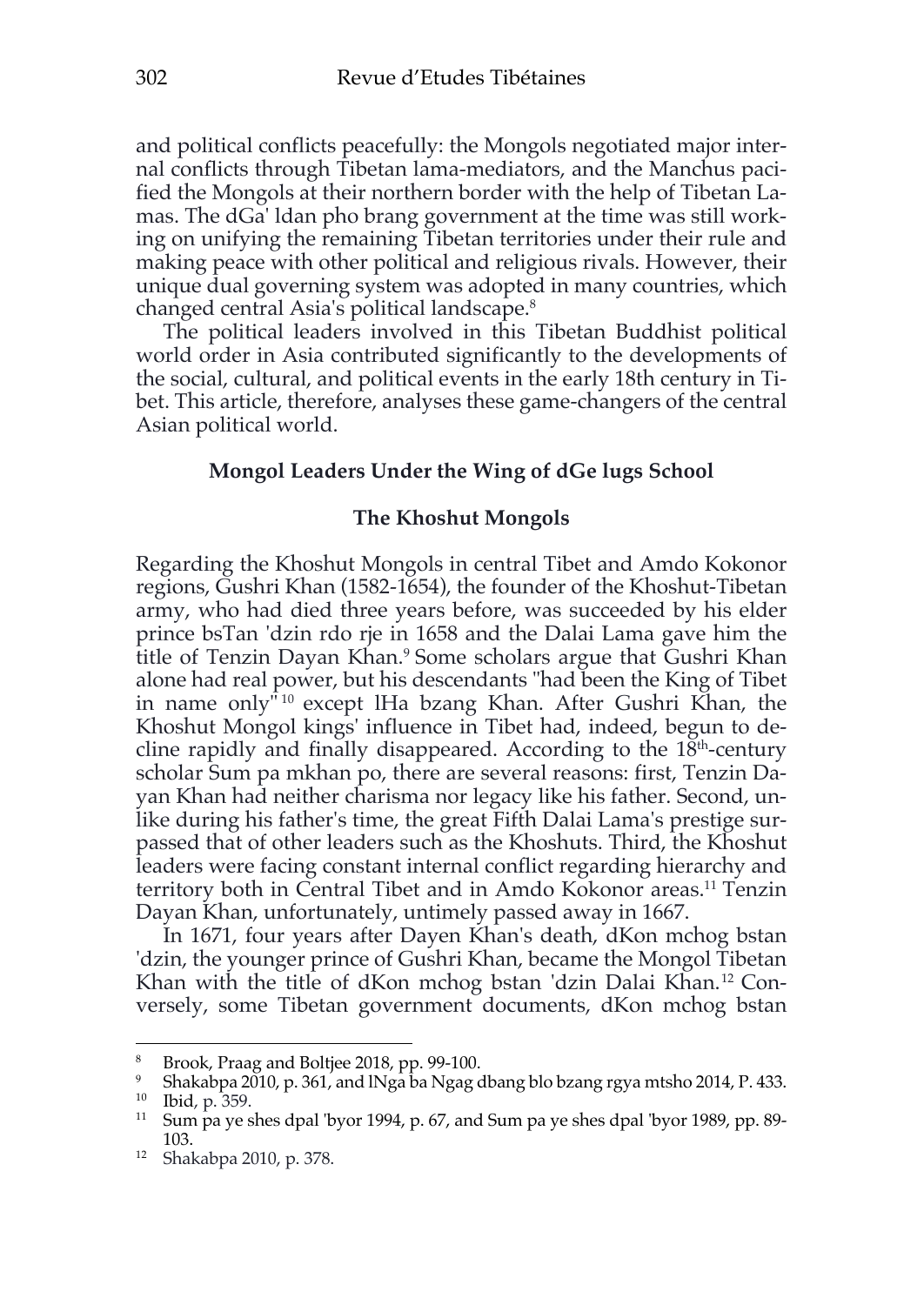'dzin Dalai Khan was the oldest prince of Tenzin Dayen Khan and Gushri Khan's grandson.13 Regarding the general tradition of Mongolian throne succession, dKon mchog bstan 'dzin should be the biological son of Dayen Khan, but that is not always the case for Mongol Khans in Tibet, which may have caused deviations from the regular system of father-to-son succession. Like his predecessors, dKon mchog bstan 'dzin Khan "did not interfere in political matters at all, but provided leadership for the Mongolian army, in case the Tibetan government needed them."14 Since 1683, after the great Fifth Dalai Lama's death, the sDe srid Sangs rgyas rgya mtsho (1653-1705) dominated the power of Tibetan government, and the Mongol-Tibetan Khan did not have much space to exercise his influence. After almost three decades in the position, dKon mchog bstan 'dzin Khan became sick in 1700 and passed away at the end of the same year.15 The Khan did not have any strong political alliance among the Tibetan aristocrats. However, during his last years in the position, he built a good relationship with the purist dGe lugs pa leader 'Jam dbyangs bzhad pa. This relationship with the purist leader became the backbone of the power struggle for his son and successor lHa bzang Khan.

#### **The Eastern Mongols**

For the Khalkhas, Chahars and Kokonor-Khoshut Mongols, Tibet was a sacred land and a political power source. Whoever had better support from the dGa' ldan pho brang was able to enjoy a higher status in Mongolian society. The Mongols, especially those from the Kokonor and Khalkha regions, developed a custom of paying a visit to Central Tibet at least once a year to make donations to Tibetan Lamas, politicians, and monasteries, to earn both religious merits and political benefits. Keeping a high status in the Tibetan political hierarchy was extremely important for Mongol chieftains for their status back home. The 18th-century scholar, Thu'u bkwan Chos kyi nyi ma, vividly narrated the catastrophic revolt of Qingwang Blo bzang bstan 'dzin in 1723 that caused the massacre of an entire Dzungar tribe because of a seating arrangement discord between the Mongols and Manchu officials in 1720. 16

Moreover, Mongolian aristocrats had a popular tradition to send their sons, even sometimes daughters, to Tibet to study Buddhism and build a relationship with Tibetan Lamas and political leaders. The

<sup>13</sup> bKa' drung nor nang pa 1981, f. 35a.

<sup>14</sup> Ibid, p. 359.

<sup>15</sup> bSe ngag dbang bkra shis n.d, f. 77a.

<sup>&</sup>lt;sup>16</sup> The'u bkwan chos kyi nyi ma 1911, ff. 36b-48b and the work of Sum pa ye shes dpal 'byor 1989, PP. 67-78.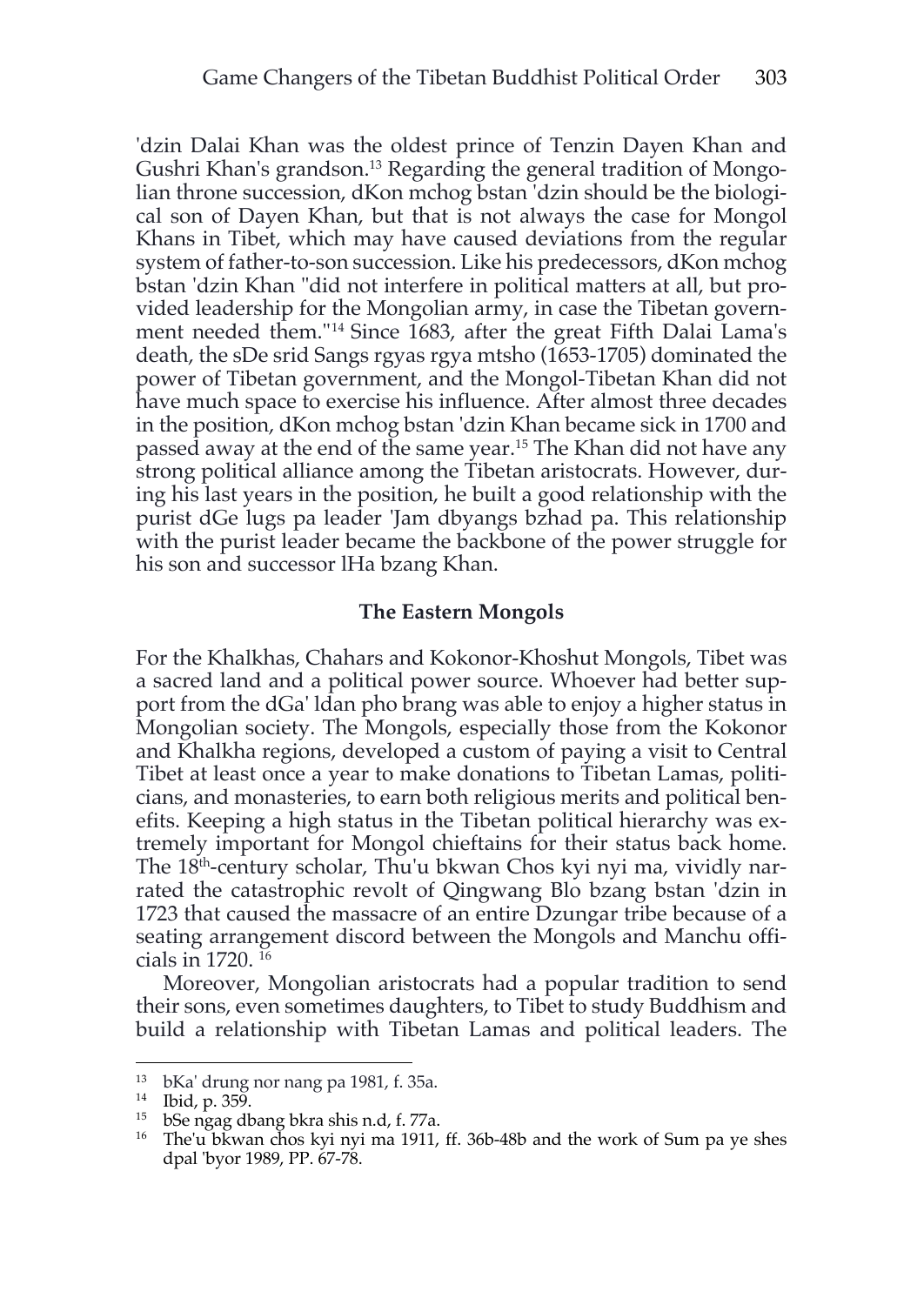great Fifth Dalai Lama explained in *the biography of the Third Dalai Lama* that the ruthless and wild Mongols converted into faithful and compassionate people under the Buddha's blessing.17 Knowing this phenomenon, the 19<sup>th</sup>-century Russian scholar and explorer Nikolai Przewalski argued, "Buddhism to be a religion that sapped vitality and hindered progress" of the Mongols.18 However, famous Dzungar leaders such as dGa' ldan Khan and Tse ring don drub studied and were trained in Buddhism at bKra shis lhun po monastery in Tibet but they later became aggressive leaders of historical importance. Gushri Khan was also a well-known religious practitioner and undefeated military leader at the same time. Tibetan Buddhism Perhaps did not "sap the vitality" or "hinder the progress" of the Mongols, but it brought some changes in Mongolian society, as the Tibetan Buddhist dual system replaced the existing political-legal order in Mongolia.

In the late 1690s, certain Manchus and Dzungars attempted to create discord between the eastern Mongols and the Tibetan government under the leadership of sDe srid Sangs rgyas rgya mtsho because of the rumours created by the purist dGe lugs followers. 19

*The Biography of the Sixth Dalai Lama* says:

"You [Manchus/Dzungars] have to fight with us first if you want us to go against Tibet. We [the Mongols] and the Tibetans are the same Lama's adherents. Thus, if we break our spiritual bond, the protector deities will punish us."20

Despite the attempts of the Manchus and Dzungars under the influence of the purist dGe lugs followers, the Mongols generally never betrayed Tibet and Tibetan Lamas because of the deeply rooted cultural, spiritual and political relationship between Tibet and the Mongols. Tibet thus enjoyed an unmatched position of dominance among the Mongols both in terms of politics and spirituality.

<sup>&</sup>lt;sup>17</sup> INga ba ngag dbang blo bzang rgya mtsho 2014, pp. 78-82. The Great Fifth Dalai Lama elaborated the Third Dalai Lama's work and how he re-converted the "wild Mongols" into faithful Buddhist followers. Also see "*Mu li chos 'byung*" (1992, PP. 126-132) by the 18th-century historian, Ngag dbang mkhyen rab, who narrated the same story to praise the influence of the Dalai Lama.<br><sup>18</sup> Perdue 2005, p. 104.

<sup>&</sup>lt;sup>19</sup> Purist dGe lugs followers believe in the purity of the dGe lugs tradition and maintain that it should be an exclusive and dogmatic school because they regard the dGe lugs school as superior to the other Buddhist traditions in Tibet. There were influential figures in both political and religious spheres of dGa' ldan pho brang who belonged to this group.

<sup>&</sup>lt;sup>20</sup> sDe srid sangs rgyas rgya mtsho 1989, p. 723.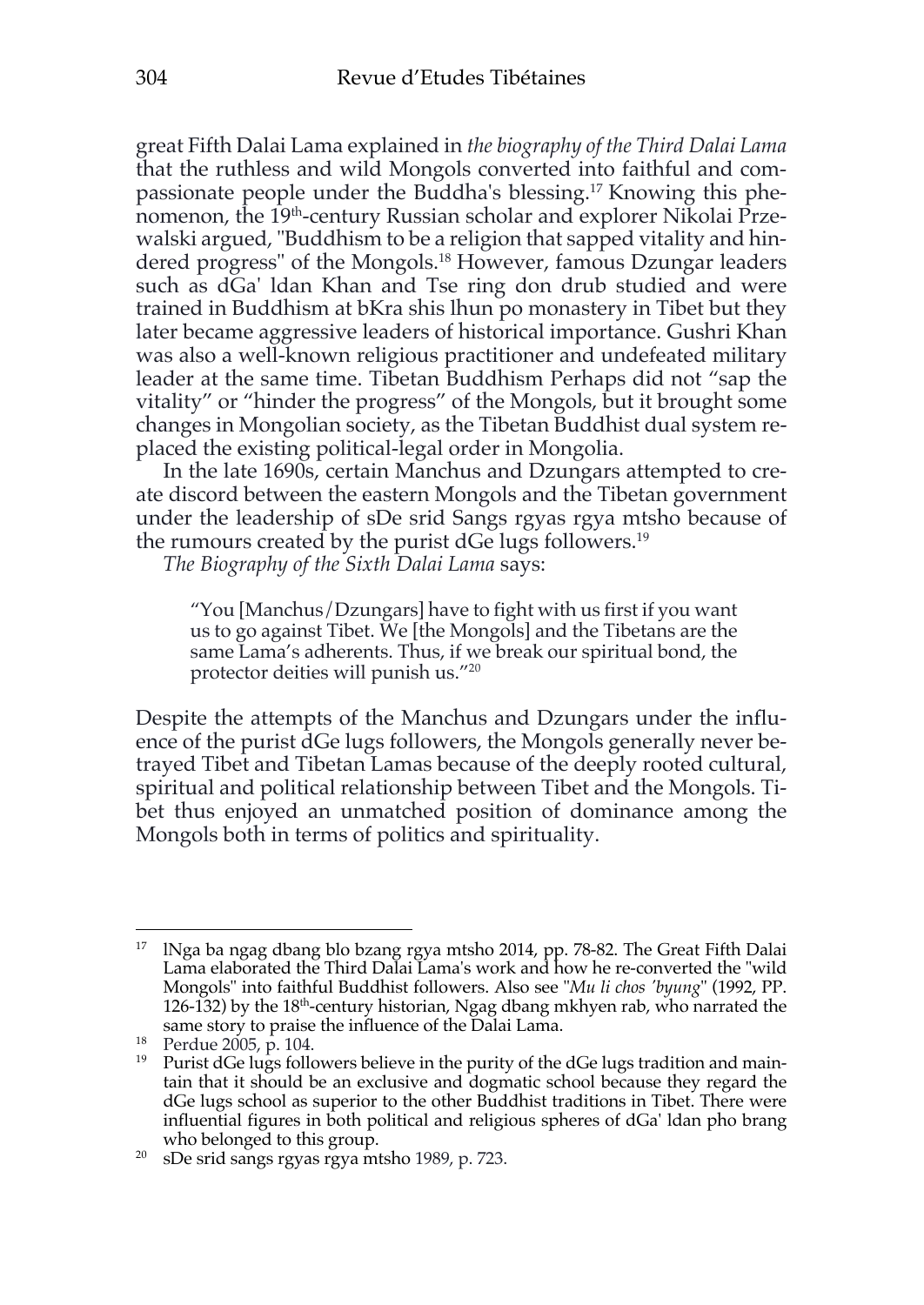#### **The Oirat Mongols**

According to early European scholars such as Peter Simon Pallas (1741-1811) and I. Ia. Zlatkin (1635-1758), most of the Oirats were unified under the Dzungar leader Erdeni Batur, but recent scholars such as Miyawaki Junko argued that the true unification of the Oirats as a Khanate occurred only in 1678 under the charismatic leader dGa' ldan dpal bzang Khan (1644-1697),<sup>21</sup> the fourth son of Erdeni Batur. He had studied Buddhism in Tibet, but upon hearing the assassination of his elder brother Sangs rgyas (Sengge) in 1670, dGa' ldan abruptly renounced his monastic vows and went back to Dzungaria. At home, dGa' ldan quickly took charge of the Dzungar leadership and killed Ochirtu Chechen Khan, the murderer of his brother Sangs rgyas. For the Oirat Mongols, the most difficult challenge was that they could not claim the title of Khan because in the Mongolian tradition, only patrilineal biological offspring of Chinggis Khan could assume this title.<sup>22</sup> However, in 1678, the great Fifth Dalai Lama conferred Boshotktu Khan's title on dGa' ldan, which made him the undisputed Khan of the Dzungars. During that time, only the great Fifth Dalai Lama had the power to confirm or rearrange the hagiarchy of Mongol leadership. Gradually, dGa' ldan Khan expanded the Dzungar state into the most significant empire in Central Eurasia in the late  $17<sup>th</sup>$  century.

While the Manchus were busy fighting against the last Ming forces, the three factions of feudatories in southern China, dGa' ldan Khan rapidly rose in power. He began to extend his influence from the Western to the Eastern Mongols. In the beginning, the relationship between the Kangxi emperor and dGa' ldan Khan was friendly and respectful – they exchanged lavish gifts and made a special concession for each other in terms of trade. The two influential leaders had several small quarrels since the 1670s. However, the direct confrontation began to develop only later because of two incidents during the time of conflict between Tusiyetu Khan and Jasaktu Khan, the leaders of two powerful tribes from eastern Mongolia: First, in 1686, the rJe btsun dam pa Khutukhtu had disrespectfully sat directly across the Dalai Lama's representative at the Kuleng Barqir meeting and dGa' ldan Khan strongly criticised the behaviour of the Khutukhtu. Secondly, Tusiyetu Khan, the brother of the Khutukhtu, launched a surprise attack on the army of dGa' ldan's allies in eastern Mongolia and killed dGa' ldan's younger brother.23

During those occurrences, Kangxi openly supported Tusiyetu Khan

<sup>&</sup>lt;sup>21</sup> Perdue 2005, p. 104.<br><sup>22</sup> Perdue 2005, p. 104.

 $23$  Ibid, pp. 144-151.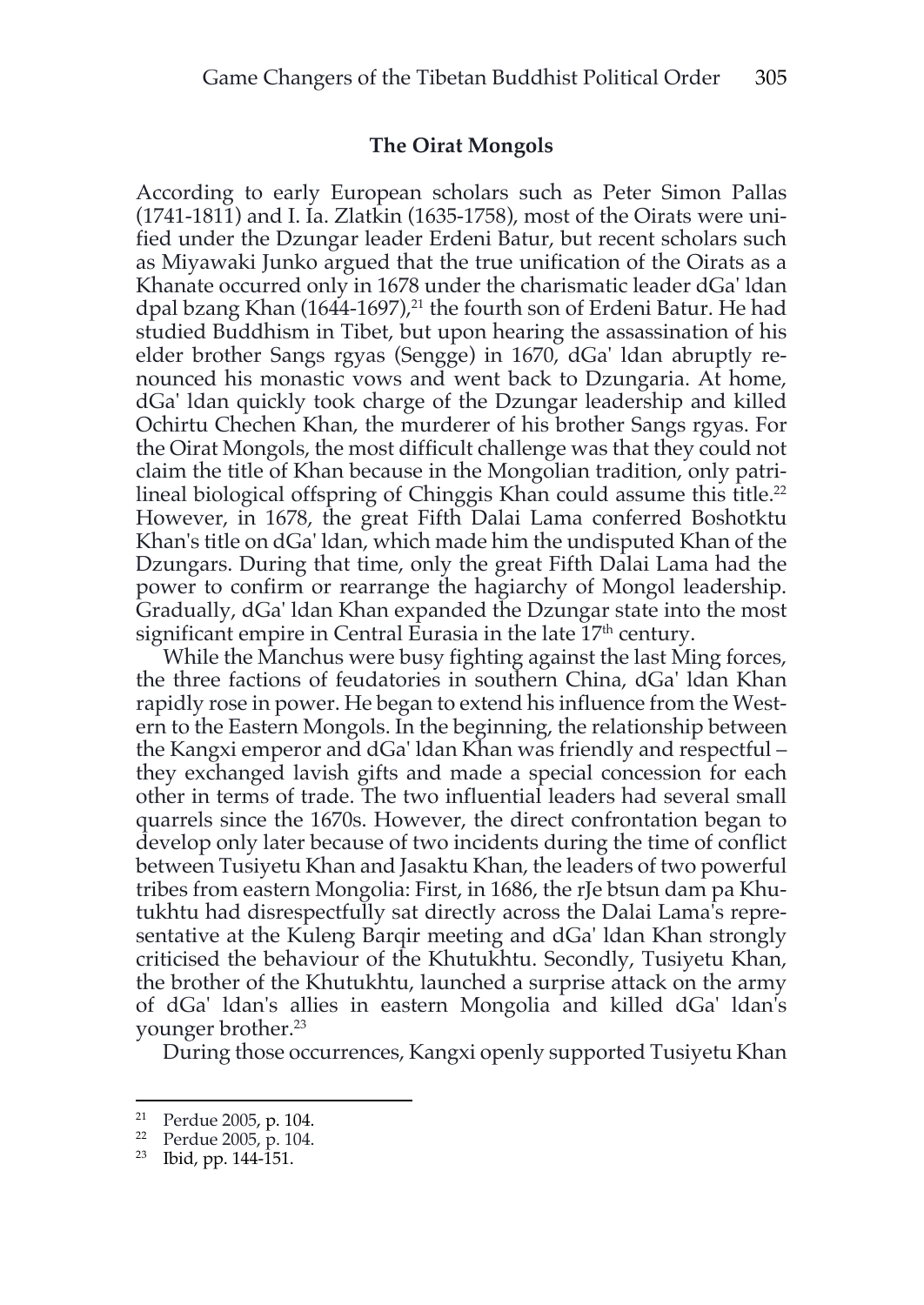and the Khutukhtu, which led to a direct clash between Kangxi and dGa' ldan Khan. Some Qing documents treat those encounters as dGa' ldan's strategy of dominating all Mongol people.24 However, the Jesuit Jean-François Gerbillon (1654–1707) who had travelled widely in Mongolia and Manchuria and was an eyewitness to this clash, argued that dGa' ldan's main motive was simply to take revenge for his brother's death.25 Unlike the above two arguments, dGa' ldan himself repeatedly claimed that his actions were taken to protect the Dalai Lama's prestige.

dGa' ldan's personal letter to the Dalai Lama and the Kangxi emperor raised the claim:

"Since Gush Nomun Khan, we four Olod [Oirats] have also been patrons of the Dalai Lama. We[Mongols] have each lived peacefully and separately in our lands. We have not waged war against the Jebzongdanba Khutukhtu or Jasaktu Khan. They [rJe btsan dam pa] failed to respect the Dalai Lama's representative, causing great turmoil."26

In the Qing-Dzungar war, the Kangxi personally led massive military campaign to fight against dGa' ldan Khan and his Dzungar followers. In the beginning, Kangxi did not have confidence that he could win the war. Thus, he appealed to the Dalai Lama repeatedly to advise dGa' ldan and act as a mediator between the two rivals and attempted to invite the Fifth Panchen Lama to Peking. At the same time, the Qing diplomatically persuaded the other Mongols and Muslim leaders from the oasis towns of Hami and Turfan to support their fight.<sup>27</sup> Furthermore, Kangxi also signed treaties with the Russian emperor to make

<sup>24</sup> Ibid, p. 149.

<sup>25</sup> Gerbillon 1735, pp. 121–134. Gerbillon's travel accounts are compiled in "*A Description of the Empire of China and Chinese-Tartary*", edited by Du halde.

<sup>26</sup> *Dà qīng lìcháo shílù* 2012, Vol-5, p. 67. For the translation from Chinese, Per-due's translated work was used (2005, p. 197). This vital collection of official documents, short title *Qīng shílù* (Veritable records of Qing dynasty) is a chronologically arranged collection of so-called "veritable records", the essential proclamations, issued during the Qing period (1644-1911), through 11 reigns, and in 12 parts includ-

ing the *Mǎnzhōu shílù* (the veritable records of Qing people). 27 The Muslims from oasis towns such as Hami and Turfan are originally Turkic Muslims who had arrived there in the 9th to 10th centuries from the Middle East. In the 13th century, they were integrated into the Mongol Empire and thus became a part of Chagatai Khanate for centuries. When the Dzungar Empire became dominant in this region, many Muslim rulers such as king Afaqi Khoja became puppets of the Dzungars. However, during the Dzungar-Qing war, the Muslims supported Kangxi and submitted under Manchu's power. Later they launched a few rebellions to free themselves from the Qing but failed. See further the work of the 18th Century scholar Wèiyuán's work "Shèng wǔ jì", Vol-IV and James Millward's work (Millward 2007).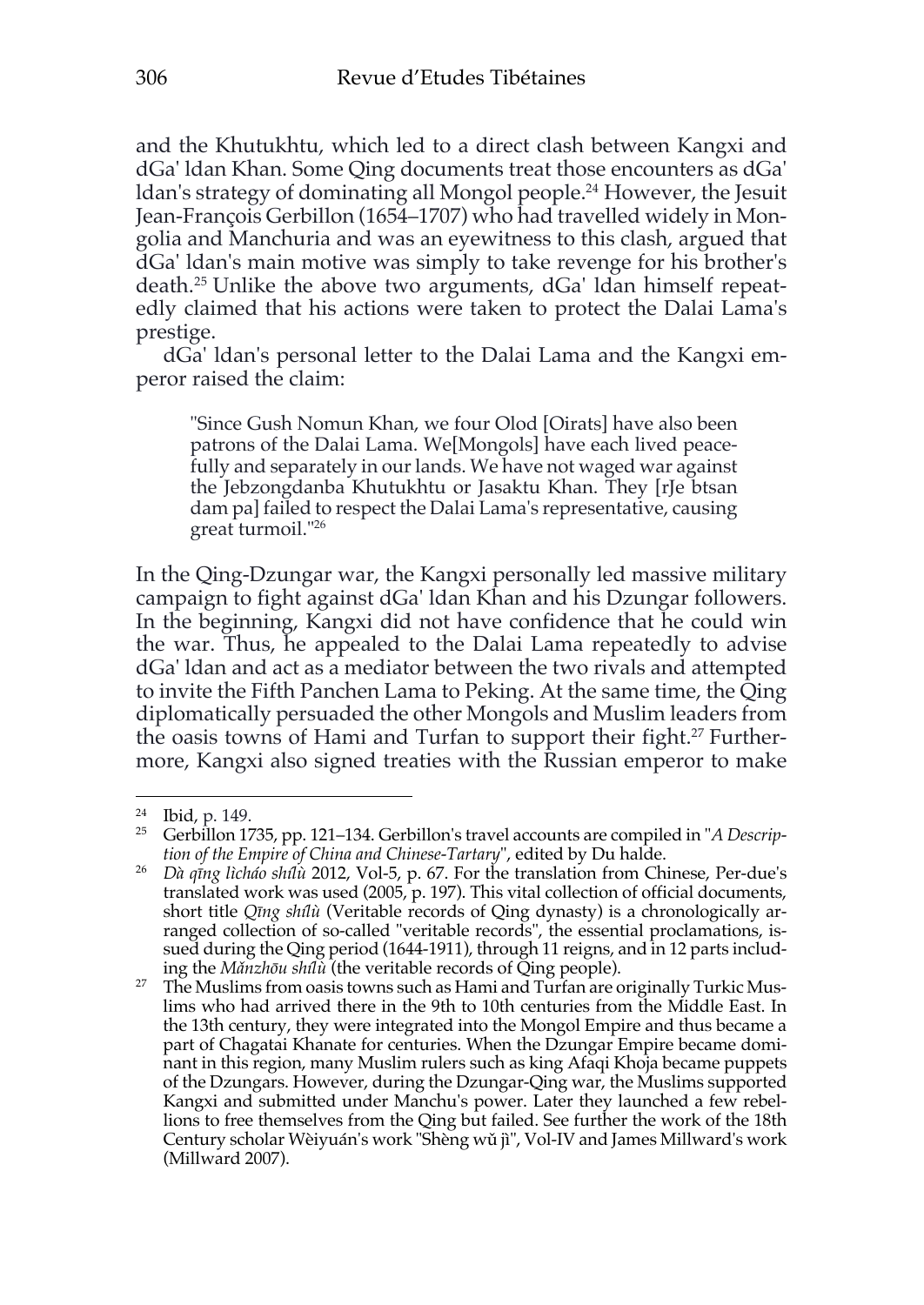Russia as an ally and to weaken Russia's close relationship with the Dzungars. Finally, the Manchu Qing court even convinced the rival Dzungar leader Tshe dbang rab brtan, the nephew of dGa' ldan, to back up the Qing military campaign against dGa' ldan Khan. However, as discussed before, the Qing desperately failed to terminate Tibet's close relationship with dGa' ldan Khan because dGa' ldan Khan's relationship with Tibet and Tibetan leaders were deeply rooted in culture and intimate connections.

On 4 April 1697, dGa' ldan Khan suddenly died at Aca Amtatai, a land between Kara Usu Lake and Khobdo.<sup>28</sup> Both Danjila, a brother and the best general of dGa' ldan, and Cembu Sangbu, dGa' ldan's trusted doctor, confirmed that dGa' ldan died of natural causes. But the Kangxi emperor insisted on keeping his own prediction that dGa' ldan would commit suicide because it was "Heaven's Will", the ideal narrative of Confucianism. Qing court historians, thus, had to fabricate the suicide narrative to support their emperor. <sup>29</sup> The short-time relief of the Qing empire was disrupted again when two new leaders of the Dzungars formed another Dzungar empire. The first leader was the above-mentioned Tshe dbang rab brtan (r. 1697– 1727**),** head of the new Dzungar empire who allied himself with the Qing court to destroy dGa' ldan. The second leader was Tshe ring don grub, the foremost general of the new Dzungar military force, who also happened to be a former monk from bKra shis lhun po monastery in Tibet. The new Dzungar leaders were very close to the purist dGe lugs lamas in Tibet who caused a catastrophic political disaster in Tibet in the early  $18<sup>th</sup>$  century.

### **lHa bzang Khan and the Purist dGe lugs followers**

lHa bzang klu dpal (c.1660-1717) was the second prince of bsTan 'dzin Dalai Khan, and later became the 4<sup>th</sup> Mongol Tibetan Khan in central Tibet. He also had an elder brother called bsTan 'dzin dbang rgyal. lHa bzang studied in Lhasa with other aristocratic children and became a learned scholar in classical Tibetan studies. <sup>30</sup> Petech said that "lHa bzang was a man of character and energy, who was ambitious for

<sup>28</sup> Wēn dá 1994, Vol-II. p. 66. These Qing official historical records were published in two volumes, as they had been in their original form. They include documents related to Kangxi's military campaigns in north-west China such as Dzungaria and eastern Mongolia.

<sup>29</sup> Wēn dá 1994, Vol-II. p. 66-67.

<sup>30</sup> bSe ngag dbang bkra shis n.d, ff. 26a-31b. *The biography of the 'Jam dbyangs bzhad pa* reported some occasions while the sDe srid and lHa bzang Khan had intellectual debates about Buddhist philosophical doctrines. Like many other Mongol elites, lHa bzang was a highly learnt scholar.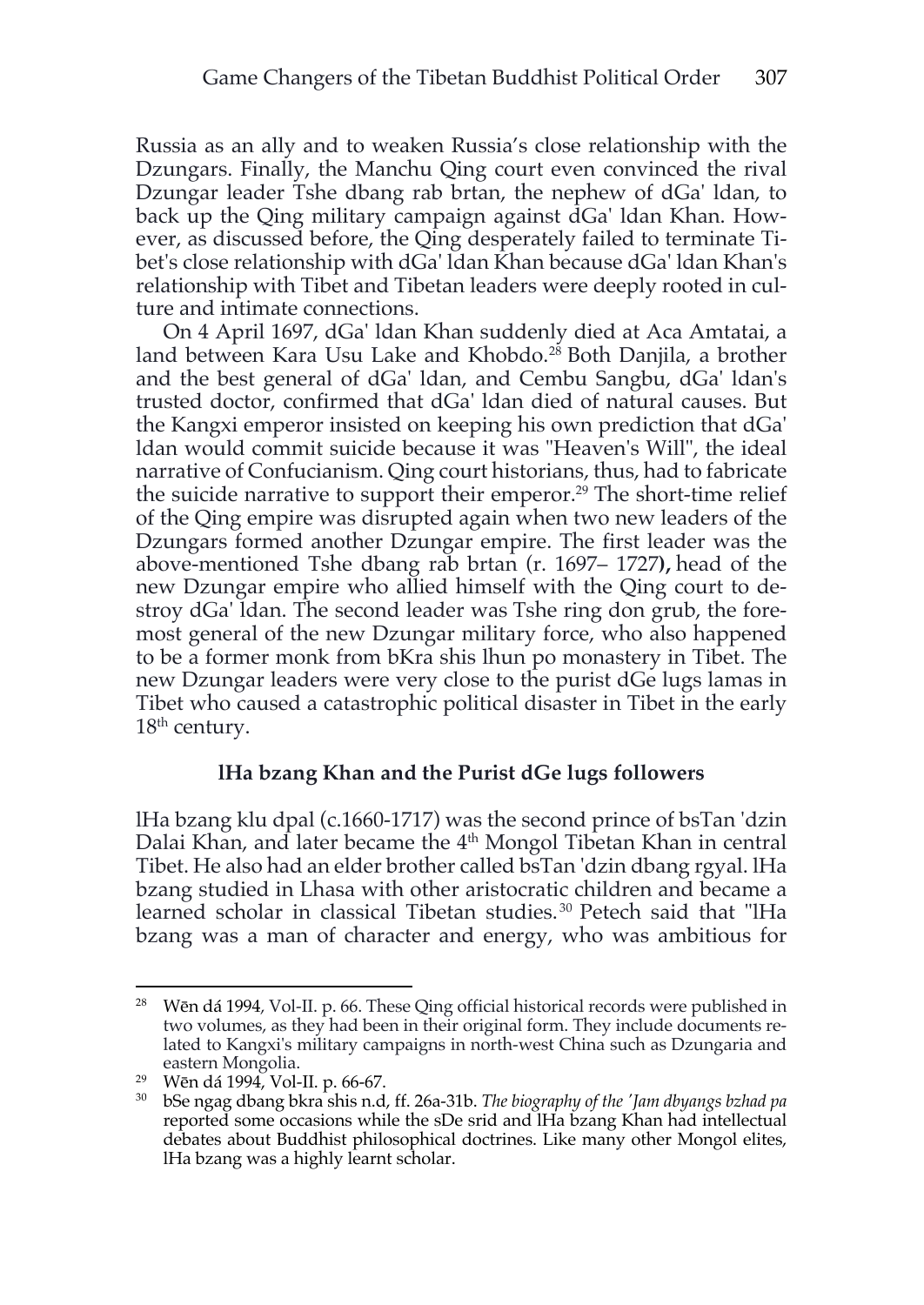power and position"<sup>31</sup> and Peter Schwieger<sup>32</sup> supported the claim, but there is no efficient evidence to prove this narrative. However, the purist dGe lugs pa leaders strategically supported lHa bzang Khan and made him a potential competitor of the sDe srid, $33$  which caused the Khan became more ambitious and greedier for political power. At that time, sDe srid Sangs rgyas rgya mtsho was still the dominant leader of Tibet and his government had a very inclusive policy toward all religious traditions in Tibet including Bon, unlike the exclusive idea of the purist dGe lugs pas. Therefore, the purist dGe lugs followers desperately wanted to destroy the sDe srid by allying with the Mongol Tibetan leader lHa bzang Khan and form an exclusive dGe lugs pa government.

In 1699, a family quarrel between bsTan 'dzin dbang rgyal and lHa bzang klu dpal, the two princes of bsTan 'dzin Dalai Khan, for inherited family property became more and more confrontational. The sDe srid, as the leader of Tibet, initiated the negotiation: He diplomatically settled the conflict and divided the family estate among them. lHa bzang was then sent to the Kokonor region with the share of his estate and tax revenues. $34$  During that time, the Qing just defeated dGa' ldan Khan and attempted to establish their permanent influence in Amdo Kokonor region. Thus, the Amdo Khoshut leaders found themselves in a position of uncertainty about their future. Lha bzang seemed critical of the Kokonor Mongol leaders visiting the Kangxi emperor when the latter invited Amdo Mongol leaders.35 lHa bzang had almost faced civil war with Kokonor Mongol leader mGon po over their argument on the relations between the Qing and Amdo Kokonor Mongols.36 Because of all these reasons, lHa bzang failed to build a bridge of trust and friendship with his relatives who were leaders in Amdo Kokonor region.37

In 1700, King bsTan' dzin Dalai Khan became ill, and passed away approximately on 13 December 1700 in his home, Lhasa but this date is attested in the early 18<sup>th</sup>-century biography of the First 'Jam dbyangs bzhad pa. <sup>38</sup> Petech, on the other hand, recorded the date as January 1701, which is based on Qing documents, <sup>39</sup> it is because the Qing court

 $31$  Petech 1972, p. 10.<br> $32$  Schwieger 2015, p.

<sup>32</sup> Schwieger 2015, p. 116.

<sup>&</sup>lt;sup>33</sup> bSe ngag dbang bkra shis n.d, ff. 90ab-92a.<br><sup>34</sup> sDe srid sangs revas reva mtsho 1989, p. 6

sDe srid sangs rgyas rgya mtsho 1989, p. 611.

<sup>35</sup> Petech 1966, pp. 268-269.

<sup>36</sup> Petech 1966, pp. 268-269.

<sup>&</sup>lt;sup>37</sup> Sum pa ye shes dpal 'byor 1992, pp. 215-220 and see further Sum pa ye shes dpal 'byor 1989, p. 68.

<sup>&</sup>lt;sup>38</sup> bSe ngag dbang bkra shis n.d, ff. 56b-57a.

<sup>39</sup> Petech 1966, P. 270.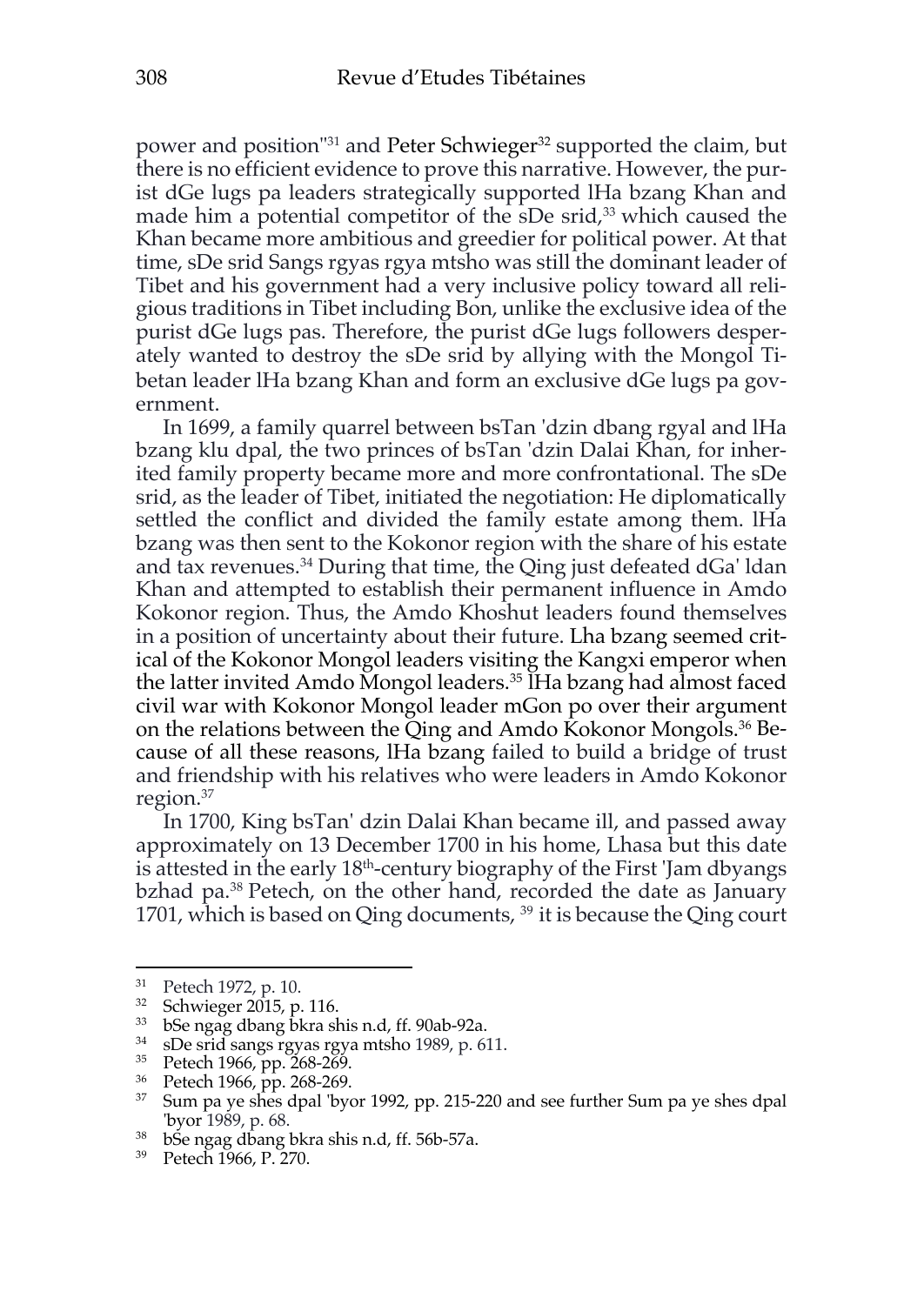perhaps did not receive the information of the Khan on time. Regarding the succession, Zha sgab pa claims that since the elder prince bsTan' dzin dbang rgyal was in Mongolia as an adopted prince, lHa bzang, the younger prince was invited from Amdo Kokonor region and formally enthroned him as the  $4<sup>th</sup>$  Mongol Tibetan Khan in central Tibet in 1703.40 Contrarily, Petech and Tucci claim that bsTan' dzin dbang rgyal, the elder prince of Dalai Khan, became the Khan after his father's demise in 1701, but was poisoned by his younger brother lHa bzang klu dpal in 1703.<sup>41</sup> However, according to primary Tibetan materials, it is clear that bsTan 'dzin dbang rgyal had nothing to do with either the poisoning or the adoption narrative.

*The Biography of the First 'Jam dbyangs bzhad pa*, written in the early 18<sup>th</sup> century, vividly recorded:

"In the Iron Dragon year [1700], the prince bsTan' dzin dbang rgyal was seriously ill for a long time due to an evil spirit. He was completely paralysed and could neither speak nor move ….. soon after; the prince passed away."42

The First 'Jam dbyangs bzhad himself visited the sick prince and performed rituals for his recovery 43 but the former was died of sickness in 1700. Besides, by comparing the biographies of the Fifth Panchen Lama and the 'Jam dbyangs zhad pa, it became clear that the prince, bsTan' dzin dbang rgyal, had died earlier than his father, Dalai Khan, who died in the December of 1700. Thus, the title of Mongol Tibetan Khan was naturally bestowed on lHa bzang who had recently returned from Amdo Kokonor region. However, it is crucial to acknowledge that lHa bzang formally became the Khan only in 1703, after three years of his father's demise. *The Autobiography of the Fifth Panchen Lama* notes, "this year [1703] I sent my chamberlain [to Lhasa] to take part in the celebration of the prince lHa bzang's enthronement to become the king."44 In most cases, Mongol Tibetan khans were formally entitled as Khan only after several years of each predecessor's passing, depended on the sDe srid or the Dalai Lama who had to lead enthronement ceremony.

Most of the modern Tibetan scholars have general perspective that, from the beginning of 1700, lHa bzang "did not intend to tolerate any

<sup>&</sup>lt;sup>40</sup> Zhwa sgab pa 1976, 473. I quoted from both Tibetan and English(translated) versions of Shakabpa's history book because there are interesting differences between two. I have referred him as Shakabpa for his English version and Zhwa sgab pa for the Tibetan one.

<sup>&</sup>lt;sup>41</sup> Petech 1966, p. 270. and Tucci 1980, p. 77.<br><sup>42</sup> bSe ngag dbang bkra shis n.d, ff. 76a-77b.

<sup>43</sup> bSe ngag dbang bkra shis n.d, ff. 76a-77b.

<sup>44</sup> PaN chen blo bzang ye shes 1999, p. 340.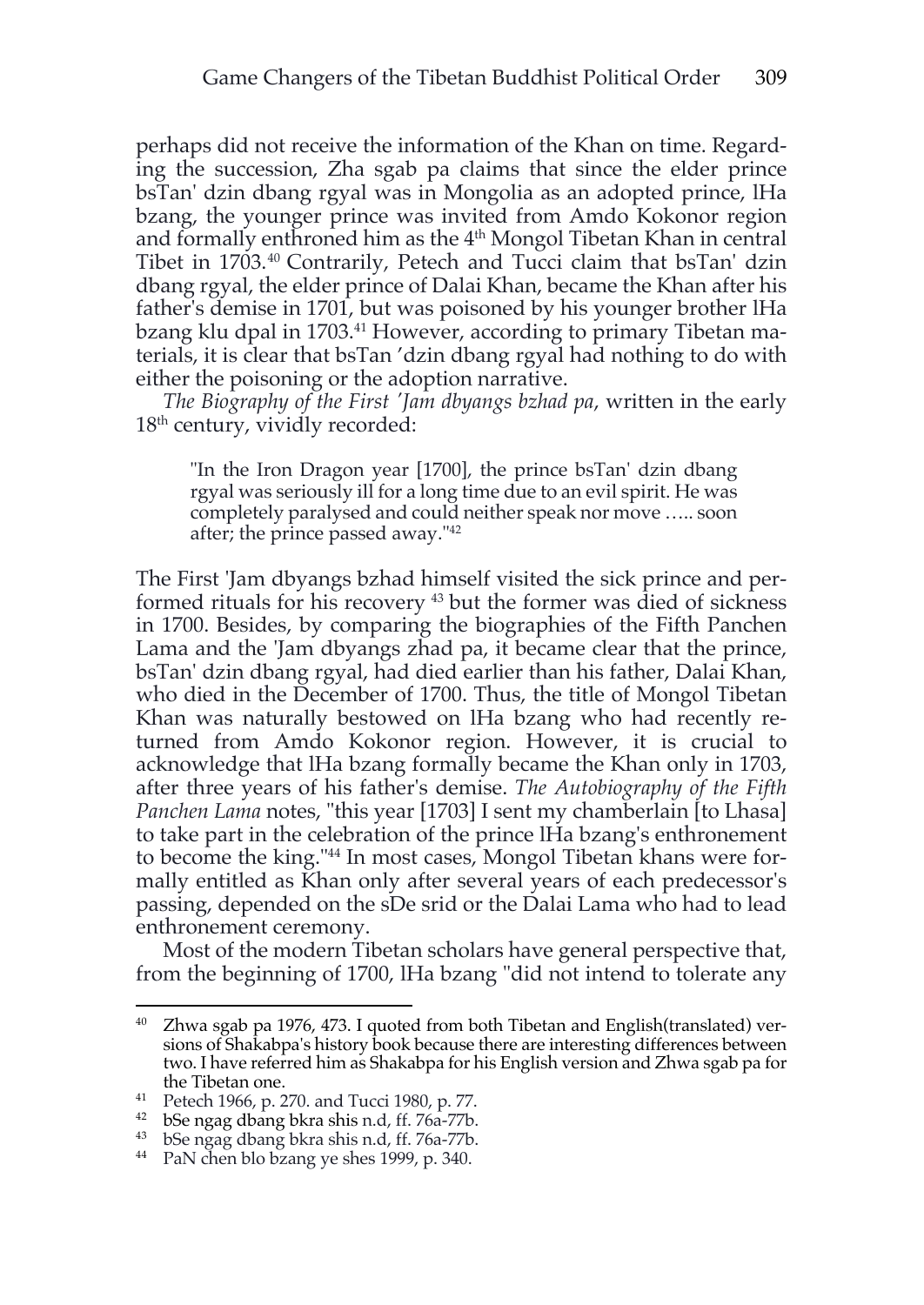longer the powerless state to which the Qoshot [Khoshut] chiefs had sunk. At once, he began to show activity and interest in Tibetan affairs, which portended a revival of the almost absolute paramountcy of his family." 45 However, the argument is problematic because there had no record of lHa bzang's activities against the sDe srid before the former joined with the purist dGe lugs pas. lHa bzang seemed knew well that he did not have any reliable supporters in central Tibet. Moreover, many aristocrats in Lhasa wanted to get rid of Mongol influence from central Tibet. Elliot Sperling argued that "the relatively few Mongols in Tibet, like the relatively few British in India, were highly dependent on personnel."46 lHa bzang initially relied heavily on good relations with the Tibetan government, but he became increasingly aggressive in the power struggle against the sDe srid after the purist dGe lugs pas began to support him. lHa bzang was the first Mongol Tibetan king who fought against the existing dGa' ldan pho brang power and the last Mongol Tibetan Khan in Tibet descended from Gushri Khan, who enjoyed the highest political power.

### **Kangxi's relationship with the Tibetan Buddhist lamas**

In the 1670s, with his grandmother's help, Dowager Xiao Zhuang, Kangxi (1654-1722) was successful in gaining power from four regents. Kangxi grew up with the Shamanic culture brought to Peking by his ancestors, but he learnt the Chinese language and culture and mastered the Confucian classics. Kangxi began to rule China by using Chinese institutions and Confucian ideology, but he remained faithful to his Manchu culture. Shamanic rituals were essential to the Qing rulers for maintaining their ethnic roots and separate identity, but Confucian ideology helped the Kangxi emperor to administer the empire and gave him legitimacy among the Chinese. Kangxi also had a close connection with Tibetan Buddhism, which helped him dealing with the Mongols and Tibetans, and recent scholars have argued that he gradually became devoted to Tibetan Buddhism.<sup>47</sup> In addition to his mili-

<sup>45</sup> Petech 1972, p. 10.

<sup>46</sup> Sperling 2014, p. 197.

<sup>47</sup> According to *the biography of the lCang skya Ngag dbang blo bzang chos ldan*, he explains the devotion of the Kangxi emperor in Tibetan Buddhism, and Buddhist philosophy and tantric empowerments. Also see the brief biography of lCang skya Ngag dbang blo bzang chos ldan in *Gangs can mkhas dbang rim byon gyi rnam thar mdor bsdus*. pp. 359-363.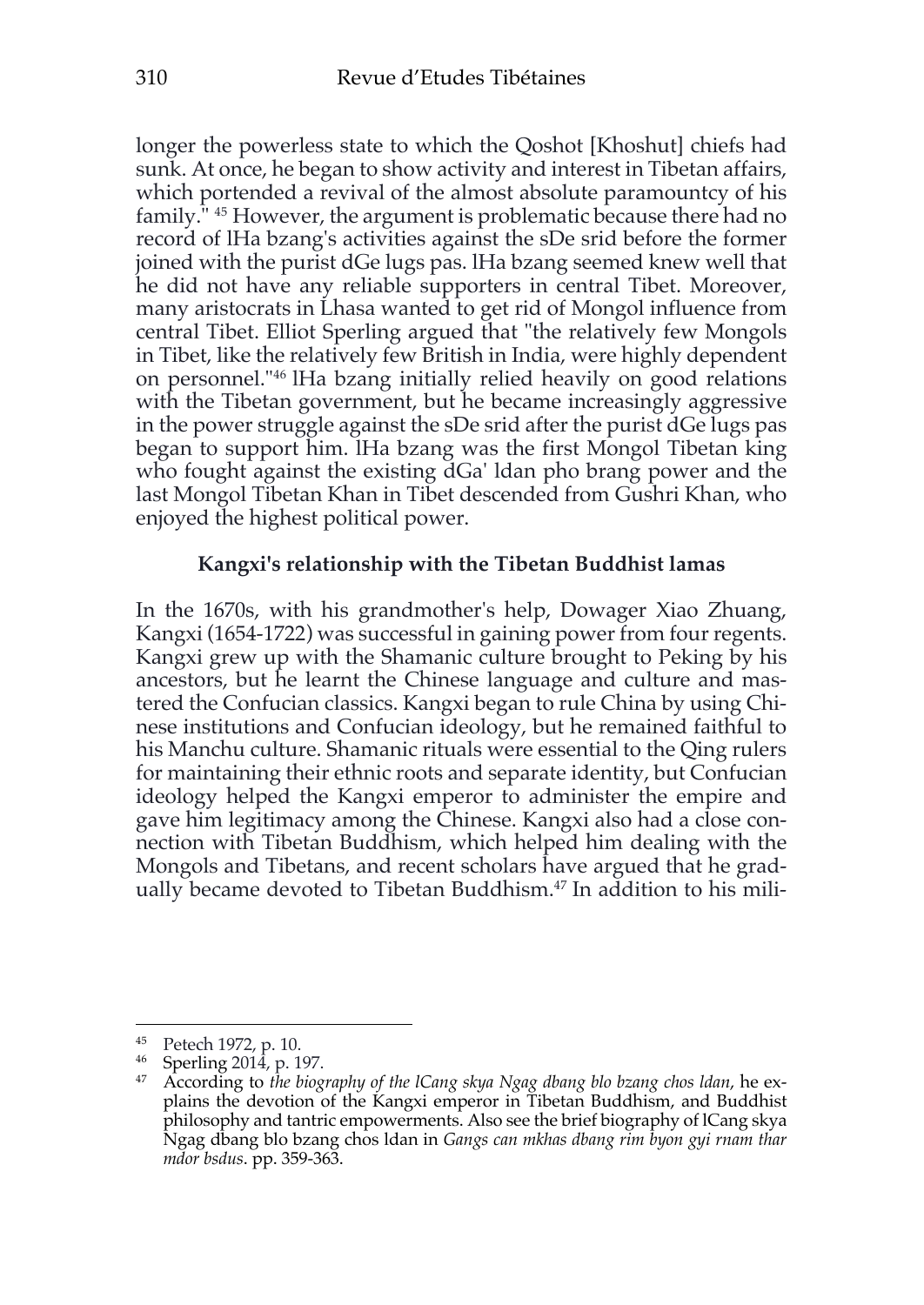tary talents, Kangxi was also a liberal cultural man who brought cultural diversity to the Qing empire.<sup>48</sup>

Generally, Kangxi was an open-minded and dynamic leader; he was interested in various scholarly fields such as geometry, mechanics, astronomy, cartography, optics, medicine, music and algebra from other civilisations, and the emperor sponsored many scholarly and professional projects in the country.49 He highly admired Christian Jesuits and their specialised skills, and he offered them various levels of positions with different tasks at his court. Jesuit cartographers were encouraged to draw China's first map, and Jesuit physicians became Kangxi's personal doctors. Moreover, some Jesuit astronomers worked at the imperial calendrical bureau, and Jesuit fathers with linguistic skills became imperial interpreters.<sup>50</sup> Kangxi, however, did not tolerate the attempts of Christian missionaries to dominate Manchu and Chinese culture, and he firmly rejected the proposal of the Pope in Rome to appoint an emissary to Peking. Kangxi also opposed the Jesuits' attitude of refusing to offer respect to Manchu and Chinese traditions, and he commanded Jesuits and other missionaries to agree with "the definition of Confucian and ancestral rituals" he himself had formulated.<sup>51</sup> The emperor had a similar approach toward Muslim chieftains and Russian Orthodox leaders; he was happy to accommodate them in his empire as long as they were respectful to the local traditions and norms.<sup>52</sup> Personally, there is no record that the emperor embraced any of these religions.

Regarding the Tibetan Buddhism, Kangxi personally wrote many copies of, among others, the Heart Sutra, Diamond Sutra, Medicine Sutra and Lotus Sutra for over 30 years. He often visited Mount Wu Tai Shan and built temples because he was described as the manifestation of lord Manjushri and Chakrasamvara.53 Tibetan Lamas at the court gave him such perspective of himself and of the Tibetan Buddhism.54 Kangxi exchanged titles with Buddhist Lamas from Tibet and Mongolia, such as the Dalai Lama, the Panchen Lama and rJe btsun dam pa Khutukhtu. Peter Perdue argued that Kangxi had no genuine commitment to Tibetan Buddhism beyond his political engagement

<sup>48</sup> Spence 1974, p. XX. During the early period of the Qing dynasty, they adopted the classical Chinese philosophies and traditions, and embraced selective outside traditions such as central Asian shamanistic traditions and Tibetan Buddhist studies for, perhaps, both religious and political purpose.

<sup>49</sup> Spence 1974, p. XVIII.

<sup>50</sup> Ibid, p. XVIII.

 $^{51}$  Spence 1974, p. XIX.

<sup>52</sup> Elliott 2001, pp. 120-121.

<sup>53</sup> lCang skya ngag dbang blo bzang chos ldan n.d, ff. 19a-20b and from the same author ff. 34a-36a.

<sup>54</sup> lCang skya ngag dbang blo bzang chos ldan n.d, ff. 15b-16a.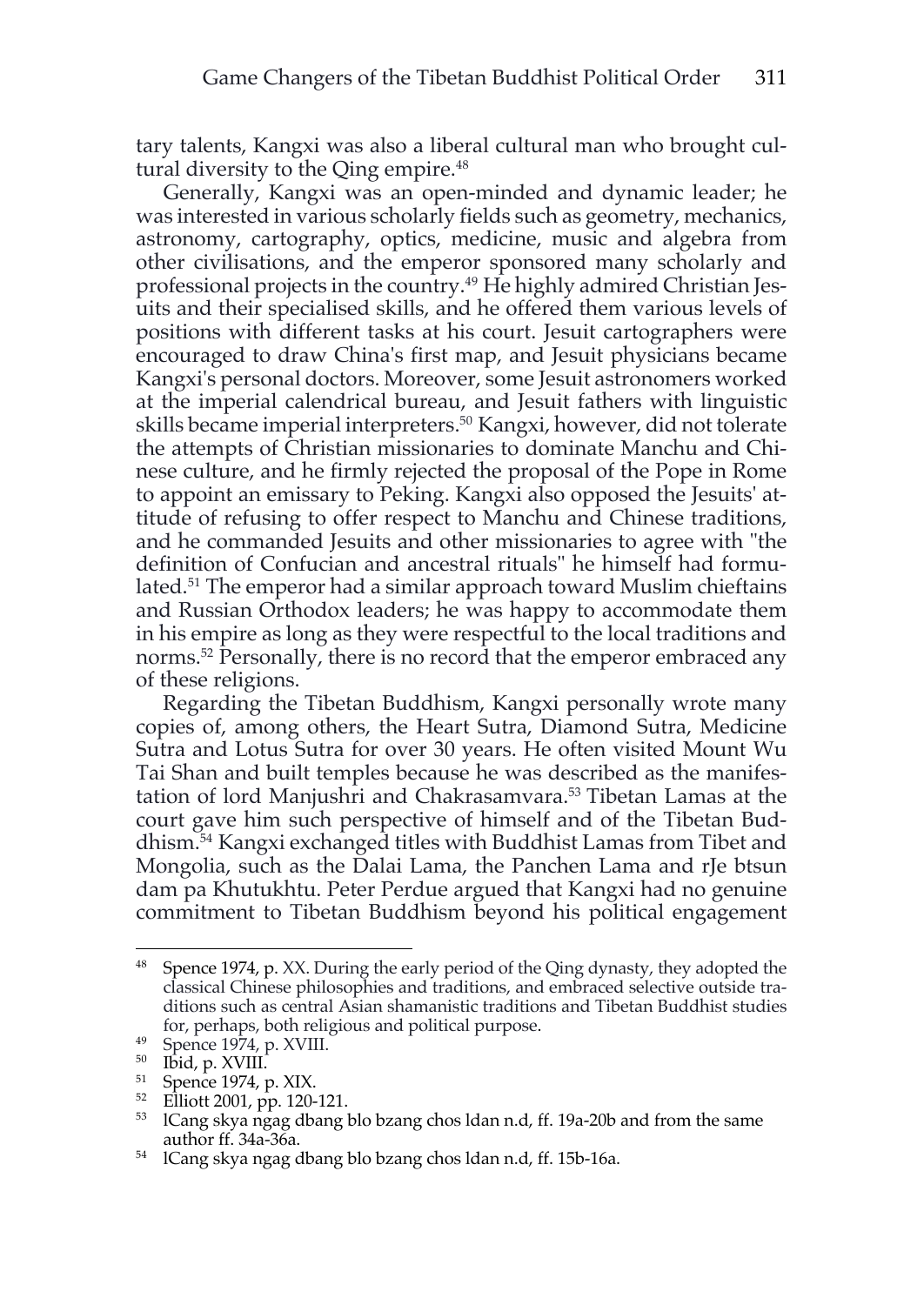because: firstly, he had a sceptical approach toward the Mongols' obsession with Tibetan Lamas and offering of their whole family wealth to Tibetan Lamas and monasteries. <sup>55</sup> Secondly, Kangxi mercilessly massacred many high Lamas in the Chahar revolt in 1675 and executed Ilagukesan, the head Lama of the Dzungars, by slow slicing.56 However, Kangxi spent fortunes to produce the woodblock print of Buddhist canons and volunteered to build significant temples in many places in China. Kangxi also employed many Tibetan Buddhist lamas to perform rituals for his royal family and to dispel his personal misfortunes. Most importantly, he had a Buddhist royal priest to whom he offered great respect. Kangxi never had such an intimate relationship with any other religions at Peking.

Some scholars, however, have argued that Kangxi's relationship with the Tibetan Buddhism was just for diplomacy because he kept many Buddhist lamas at the Qing court and let them perform various rituals to improve his imperial image and influence among Tibetan and Mongolian people.<sup>57</sup> Knowing the influence of lamas, Kangxi often sent his royal court lamas as mediators to solve conflicts among the different Mongol tribes. V. Uspensky argued that "it was the policy of Qing … to communicate with each group [of the Mongol tribes] in a manner that was meaningful to them."<sup>58</sup> For example, the Tibetan scholar Sum pa mkhan po described how in 1697, Kangxi used the Tibetan lCang skya Lama to summon Amdo Kokonor Mongol leaders and built political alliance with them by offering titles and gifts. <sup>59</sup> There are many such examples where Tibetan lamas played crucial role in empowering the influence of Kangxi. Without examining this unseen power dynamics, some scholars such as Petech jumped to the conclusion that "this audience of 1697, followed by another in December 1703, meant the establishment of Qing suzerainty over the Kokonor Qosots",<sup>60</sup> but this is obviously an overestimated claim. Apart from giving titles and seals, it appears that Qing had no actual authority over the Mongols in Amdo Kokonor in the late  $17<sup>th</sup>$  century. This becomes clear from the fact that after meeting with the Kangxi emperor, the Mongols from Amdo Kokonor dispatched their representatives to Lhasa to consult with Tibetan leaders whether they should

<sup>55</sup> Qīng shèng zǔ shílù 2008, Vol-5. p. 25. This is one of the most elaborate collections of Qing official documents ever recorded in history. The original documents are compiled in hundreds of volumes, but later all the documents were published in 60 volumes. These books contain the records of almost everything about the Qing court and Qing emperors throughout their dynasty.

<sup>56</sup> Perdue 2005, P. 204.

<sup>57</sup> Schwieger 2015, pp. 113-114.

<sup>58</sup> Uspensky 2003, p. 107.

<sup>59</sup> Sum pa ye shes dpal 'byor 1989, pp. 836-837.

<sup>60</sup> Petech 1966, p. 269.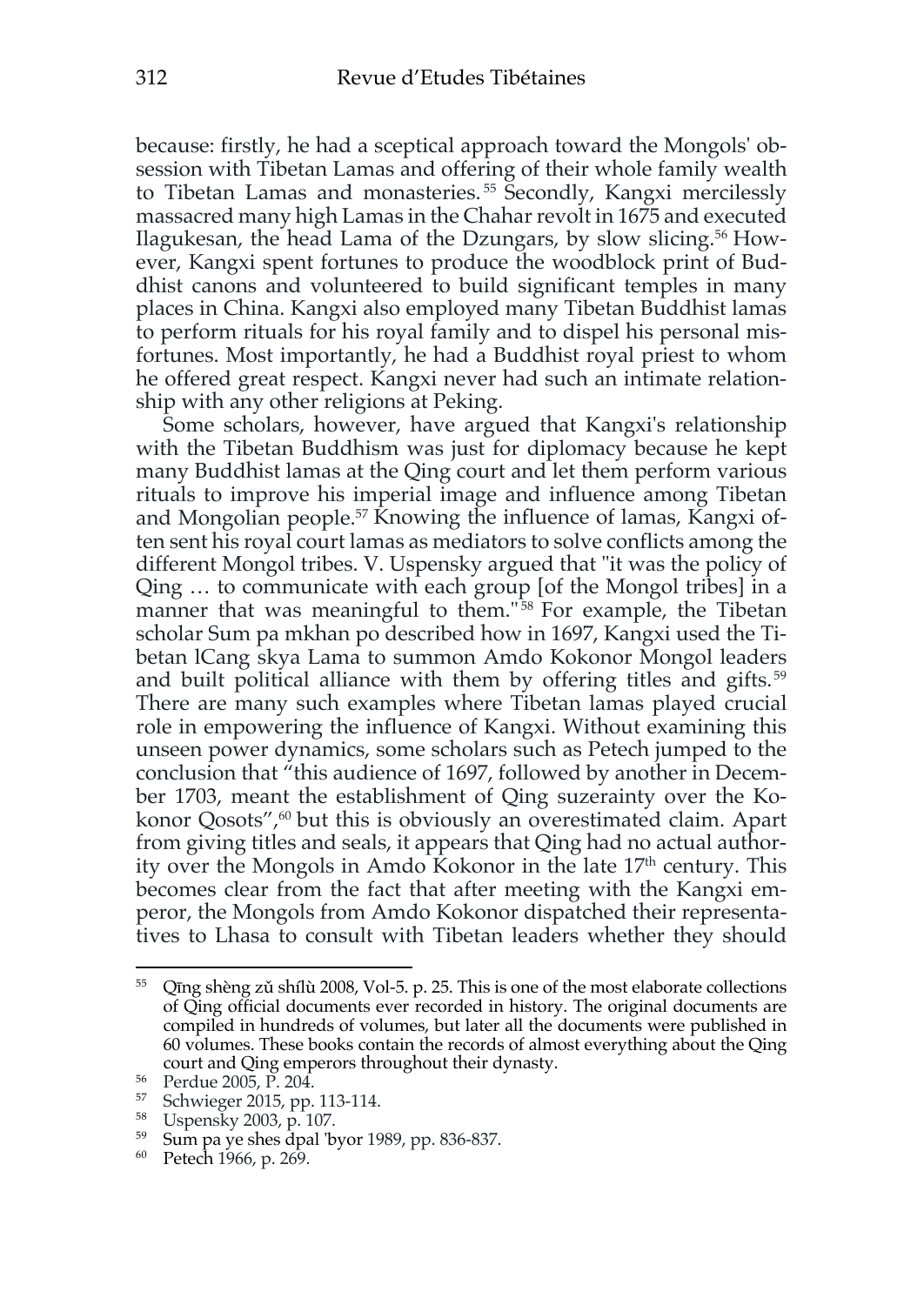continue the direct relations with the Qing court.<sup>61</sup> Thus, in spite of the attempts of the Qing court, the influence of the Tibetan Buddhist government was still more powerful, and the Kokonor Mongols sought approval from Tibet to continue Mongol-Qing relations.

Throughout the Qing and Dzungar war, both Kangxi and dGa' ldan Khan consistently tried hard to keep Tibet's support and the Dalai Lama on their side. The emperor dispatched several envoys to invite the Dalai Lama and the Panchen Lama to Peking to increase the Qing's soft power among the Mongols and reduce Tibet's relations with the Dzungars. Kangxi personally appealed to the Dalai Lama:

"My goal is to dissolve the contention between Khalkha and Olod [Oirat] and create peace. If you [the Dalai Lama] can send Lamas to Galdan[dGa' ldan Khan], urging him to make peace, he will follow your orders."62

At the same time, the Dzungar leader, dGa' ldan Khan, repeatedly claimed that he was fighting "for the Dalai Lama's soul by destroying their [Manchu's] devils",<sup>63</sup> and for protecting Buddhist faith. dGa' ldan was very close to the Dalai Lama and the Panchen Lama. In return, the Lamas also treated him specially. The 17th-century Chinese scholar Liang Fen remarked that the Dalai Lama "was very fond of him [dGa' ldan] although the Lama [the Dalai Lama] has so many close students. People are not allowed to stay around when the Dalai Lama and dGa' ldan are in private conversations."64

Therefore, both sides were keen to bring the Dalai Lama, the sDe srid and other high-ranking Buddhist leaders on their side to legitimise their interventions and secure the support of more Mongol leaders for their mission. However, neither side succeeded in drawing the sDe srid entirely to their side and the Dalai Lama died at the time without the knowledge of the Dzungars and the Manchus. The Qing court often complained that "the Dalai Lama appeared to diverge from Qing emperor's goals",<sup>65</sup> but neither the Qing nor the Dzungars had the power to give a command or influence the Dalai Lama and the Sde srid. In 1697, dGa' ldan Khan suddenly died, and Kangxi finally prevailed but the sDe srid still kept a balanced diplomatic approach between the Qing and the Dzungars without becoming the Qing empire's puppet.

<sup>61</sup> sDe srid sangs rgyas rgya mtsho 1989, pp. 312-313.

 $62$  Dà qīng lìcháo shílù 2012, Vol-II. p. 62. For the translation from Chinese, the translated work of Perdue was used (2005, pp. 150-151).

 $^{63}$  Wēn dá 1994, p. 20. Translation is mine.

<sup>64</sup> Liáng fèn 1782, p. 519.

<sup>65</sup> Perdue 2005, P. 152.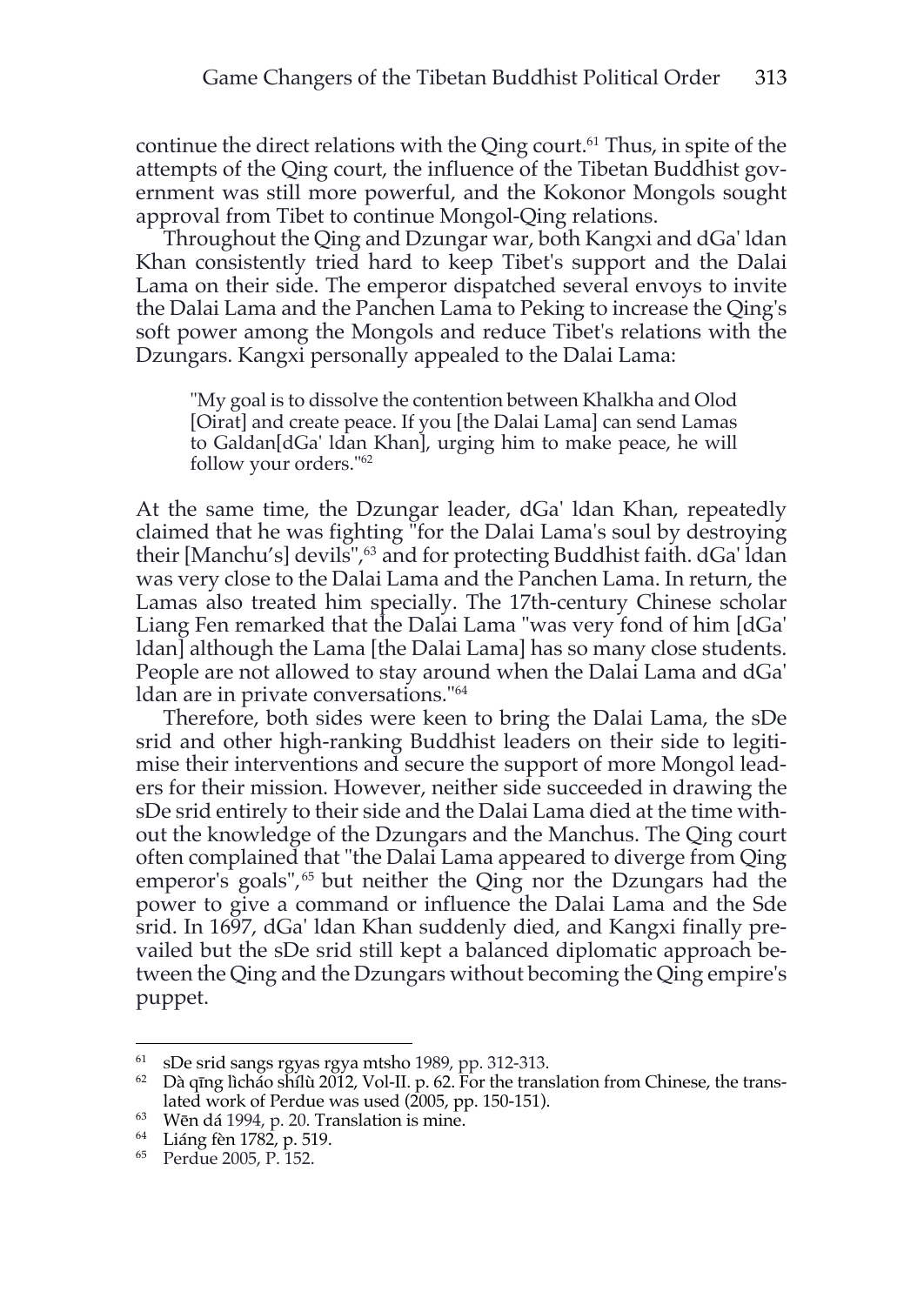### **The sDe srid and His Political Strategy**

sDe srid Sangs rgyas rgya mtsho (1653-1705) was the sole political leader of the Tibetan dGa' ldan pho brang government from 1679 to 1705. The Dzungars, under the leadership of Tshe dbang rab brtan, had spread slander accusing the Dalai Lama of being "the natural father of Sangs rgyas rgya mtsho."<sup>66</sup> Alexander Csoma de Koros and Giuseppe Tucci were the first western scholars to agree with the Dzungar narrative of the father-son biological relationship between the Fifth Dalai Lama and the sDe srid.<sup> $67$ </sup> Early Chinese scholars also agreed this claim.68 However, Elliot Sperling and 'Jigs med bsam grub accurately dismissed the claims by using both Tibetan and Qing official sources. 69 They explained that the great Fifth Dalai Lama embarked on his journey to Peking on 15 March 1652, and he arrived back in Lhasa on 8 October 1653. In total, the journey of the Dalai Lama took nineteen months. The mother of Sangs rgyas rgya mtsho never left Lhasa and gave birth to Sangs rgyas rgya mtsho in July 1653.70 Thus, the claimed biological relationship would only have been possible if the baby had stayed in his mother's womb for nineteen months!

However, Sangs rgyas rgya mtsho grew up in the circle of dGa' ldan pho brang aristocrats and became a charismatic leader and versatile scholar. He became the Fifth sDe srid (regent) of Tibet by order of the great Fifth Dalai Lama at the age of twenty-six in 1679.

*The Autobiography of the Great Fifth Dalai Lama* records the Dalai Lama saying:

"I am now becoming older and older and cannot handle both religious and political matters. Apart from you, I do not have hope and belief in anyone to carry out my legacies. Thus, you do not have permission [to avoid this responsibility] unless you decide to ignore me."71

Then, the great Fifth Dalai Lama declared in a public proclamation that all "my followers and adherents should respect and listen to sDe srid Sangs rgyas rgya mtsho as you have been doing to me."72 For Sangs rgyas rgya mtsho, the great Fifth Dalai Lama's endorsement became the backbone of his power for the next twenty-six years of his political

<sup>70</sup> sDe srid sangs rgyas rgya mtsho 1990, p. 819.<br><sup>71</sup> sDe srid sangs rgyas rgya mtsho 1990, p. 201.

<sup>66</sup> sLe lung bzhad pa'i rdo rje 1985, ff. 183a-183b.

<sup>67</sup> Koros 1834, p. 191 and Tucci 1980, p. 77.

<sup>68</sup> Wáng yáo 1980, pp. 191-192.

<sup>&</sup>lt;sup>69</sup> Sperling 2014, p.  $214$ , and 'Jigs med bsam grub 2016, and see via online.tibet3.cn.

<sup>&</sup>lt;sup>72</sup> INga ba ngag dbang blo bzang rgya mtsho 2014, Vol-3. p. 201.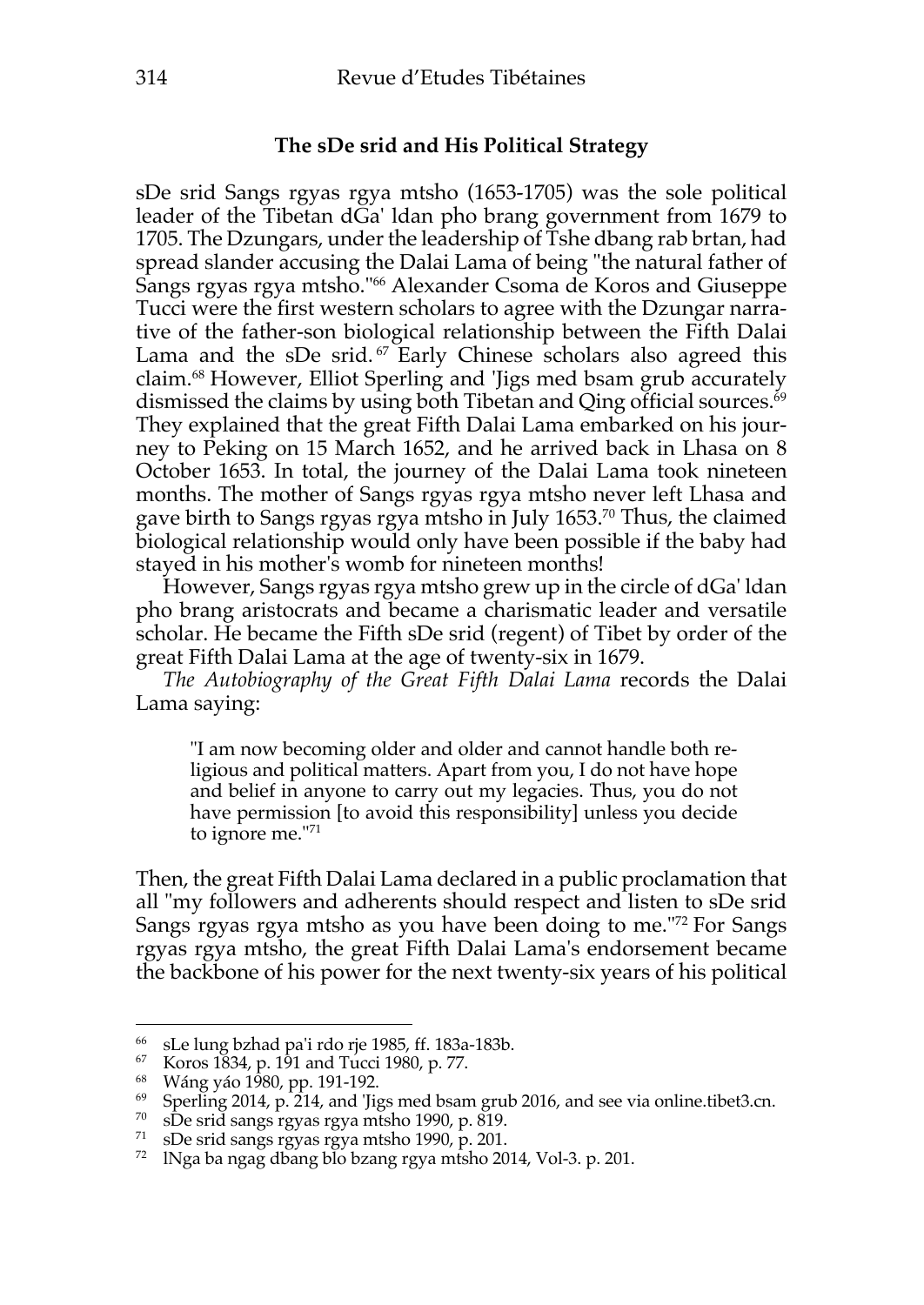reign as a Tibetan leader.

The great Fifth Dalai Lama passed away on the 2nd April 1682, three years after Sangs rgyas rgya mtsho was appointed as the political leader of Tibet in 1679. On his deathbed, the Dalai Lama gave his final advice to the sDe srid and other top leaders of the dGa' ldan pho brang government. The sDe srid later recalled this event in his biography of the great Fifth Dalai Lama:73

"We were kindly advised on how we [the Tibetan government] were to maintain the relations with the Mongols and Qing. The compassionate one [the great Fifth Dalai Lama] also signified the vitality of keeping his death in confidentiality. Thus, we were strictly guided to do the daily chores and duties as if he was still alive … He also permitted us that for uncertain [government] decisions, we could consult the prophecies of the La mo oracle<sup>74</sup>."

Most of the contemporary Tibetan sources, such as the autobiographies of the Fifth Panchen Lama<sup>75</sup> and Sle lung Bzhad pa'i rdo rje<sup>76</sup> and the biography of the 48th abbot of the  $dGa'$  ldan monastery<sup>77</sup> agreed with the sDe srid's narrative, which suggests that hiding the great Fifth Dalai Lama's death was his own guidance. However, official Qing documents78 several times accused the sDe srid of fabricating the story for his own political benefit. Some early scholars, such as Sarat Chandra Das<sup>79</sup> and Rockhill<sup>80</sup> follow Qing's narratives and blame the sDe srid. Observing the whole context, it is clear that the events were complex and the motivations of the sDe Srid could have been mixed. Thus, it is obviously hard to describe the occurrences in black and white.

Due to the conflicting narratives, scholars of Tibetan Studies have voiced different opinions regarding this matter: Ahmad<sup>81</sup> and Goldstein<sup>82</sup> argued that the sDe srid concealed the death of the great Fifth

<sup>&</sup>lt;sup>73</sup> Ibid, Vol-3. p. 45.<br><sup>74</sup> During the 17th to 18th centuries, the Lamo oracle was the Tibetan government's primary deity oracle. The Tibetan government and the Dalai Lama often received official consultations or advice from the Lamo Oracle. The Great Fifth Dalai Lama himself composed ritual prayers for the Lamo oracle and wrote the history of Dpal ldan lHa mo and her historical relationship with Tibet. See his book "*Cho ga dang bskang gso'i skor bzhugs so*" printed as a block print by rNam rgyal Monastery.

<sup>75</sup> PaN chen blo bzang ye shes 1999, pp. 58-60.

 $76$  sLe lung bzhad pa'i rdo rje 1985, ff. 78b-79a.

<sup>77</sup> Grags pa mkhas grub 1945, ff. 17b-18a.

<sup>&</sup>lt;sup>78</sup> Dà qīng lìcháo shílù 2012, Vol-II. p. 98.

 $^{79}$  Chandra 1905, p. 89.<br> $^{80}$  Rockhill 1910 pp. 26

 $^{80}$  Rockhill 1910, pp. 26-27.

Ahmad 1970, p. 76.

<sup>82</sup> Goldstein 1997, p. 10.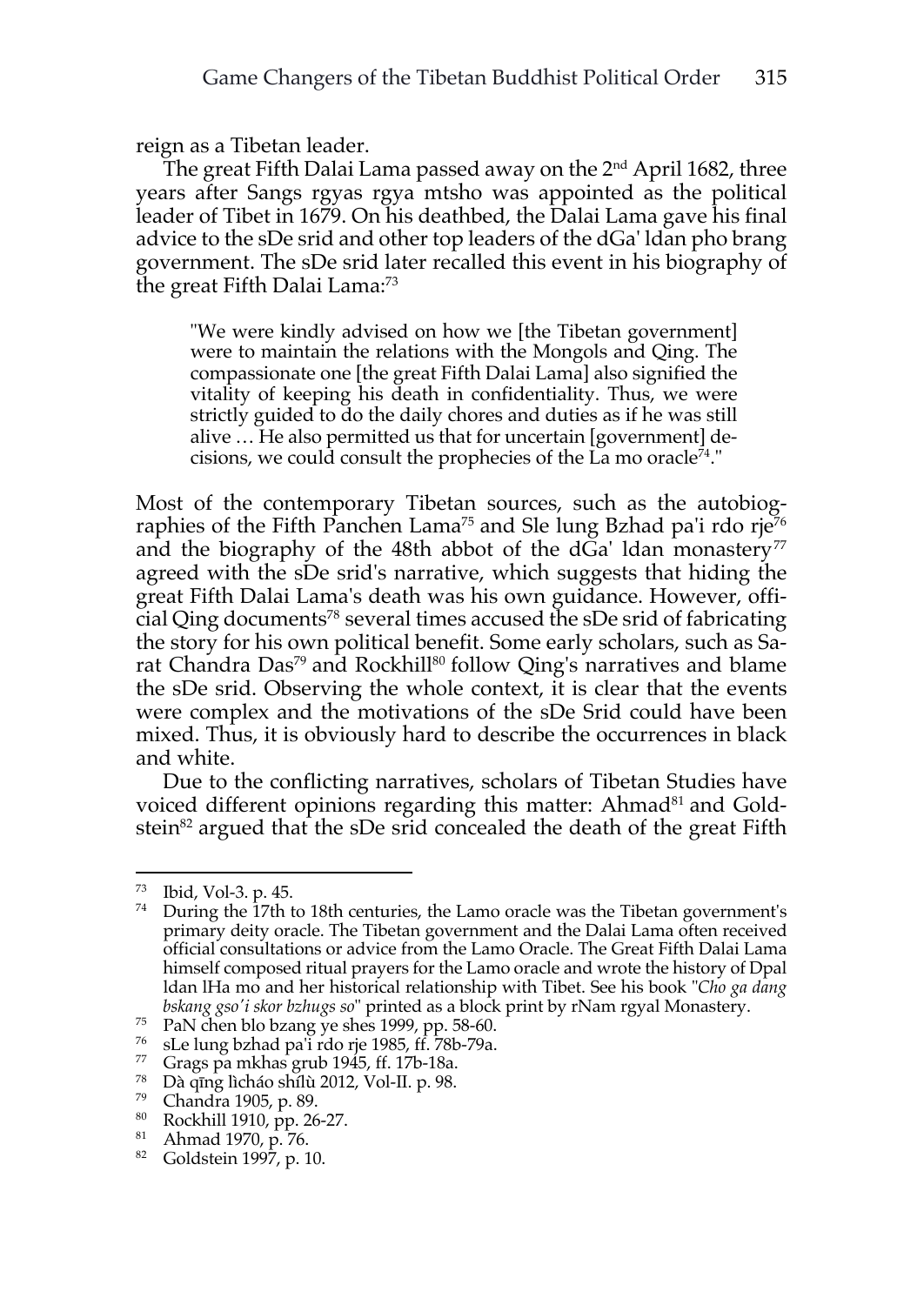Dalai Lama to prevent possible disturbances among the Mongols and the Tibetans. Van Schaik viewed the event as a strategy to "protect his [the sDe srid's] own power position."83 Tucci remarked that the sDe srid used the plan to allow "Tibet to choose its future alliance between Qing and the Dzungars."84 Schwieger claims that the sDe srid applied this strategy to unite all the Mongols and Tibetans under a dual government system.<sup>85</sup> Of course, each of these scholars has made their own share of assessment to prove their claims. However, it still remains difficult, or perhaps impossible, to verify the authenticity of the sDe srid's claim and his real intention. Regarding this matter, two things are very clear: Firstly, if the great Fifth Dalai Lama did not give him the advice, the sDe srid made the most dangerous decision of keeping the great Fifth Dalai Lama's death secret to keep stability in either his power or Tibet's relations with the Mongols and the Manchus. Secondly, it is remarkable that the sDe srid was able to persuade the top Tibetan officials to keep the secret of the great Fifth Dalai Lama's death for the last 14 years.

In the 1690's, the Qing court repeatedly complained about Tibet's support for the Dzungars under  $dGa'$  Idan Khan<sup>86</sup> and also about the fact that Kangxi's invitations to the Fifth Panchen Lama and the Sixth Dalai Lama to visit Peking were repeatedly declined.<sup>87</sup> The problem was that the Qing invited the Panchen Lama through the dGa' ldan pho brang instead of contacting the Panchen Lama's office directly. Indeed, for more than a decade, the Qing court did not know two basic facts about Tibetan internal politics or the significance of the Tibetan Buddhist hierarchy: Firstly, the foreign diplomacy of the Tibetan Buddhist government was based on a non-aligned approach, which helped them to maintain their influence on both parties, such as the Mongols and the Manchus. Secondly, Tibet's internal political power structure was different from that of the Qing empire or the Mongols; Tibet had a nominal head of the state but very flexible internal autonomous governance structures and leaders who were, at many levels, ruling their territories.

Kangxi became restless and angry about the sDe Srid's deeds when he heard the rumour of the Dalai Lama's death from captured Dzungar soldiers.<sup>88</sup> Richardson argued that the subterfuge surrounding the

<sup>83</sup> Schaik 2011, p. 129.

<sup>84</sup> Tucci 1980, p. 76.

<sup>85</sup> Schwieger 2015, p. 220.

 $^{86}$  Perdue 2005, pp. 140-201.<br> $^{87}$  Rockhill 1910, p. 26

<sup>87</sup> Rockhill 1910, p. 26.

<sup>88</sup> Ibid, p. 26.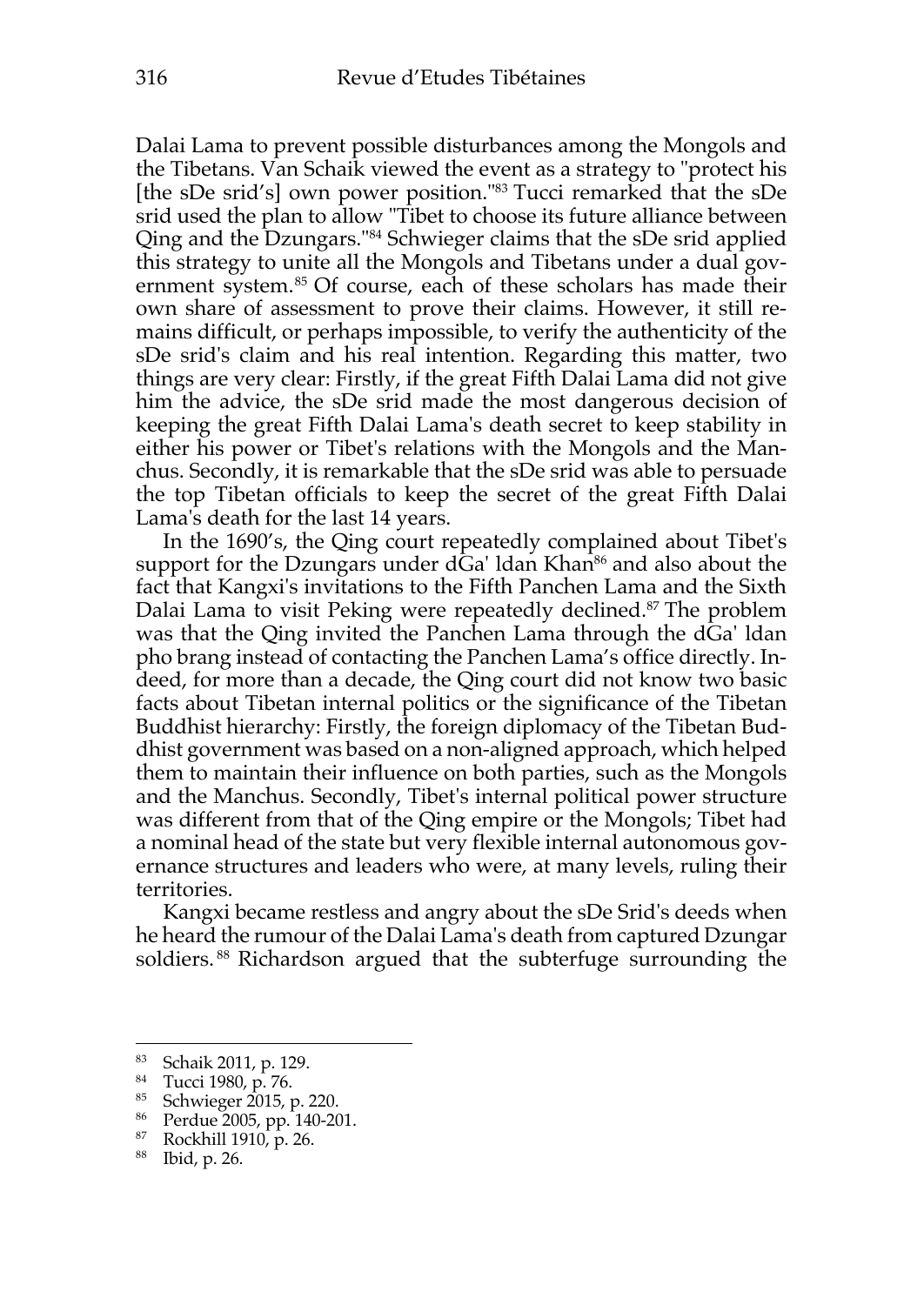great Fifth Dalai Lama's death "was a diplomatic discourtesy and perhaps unnecessarily secretive."89 As a result, Sperling claimed that "[the relations between] the Tibetan administration in Lhasa and Qing court was irreparably damaged"90 due to concealing the death of the great Fifth Dalai Lama. However, these arguments do not provide a complete picture of the story. Indeed, the concealing of the Dalai Lama's death and the refusal of Kangxi's invitations for Tibetan Lamas created suspicion, $91$  but the underlying problem was the sDe srid's non-compromising foreign policy toward the Qing and the Mongols. The Qing official documents repeatedly complained about Tibet's foreign policy and distrust of the Qing<sup>92</sup> because, as mentioned before, they simply did not comprehend the non-aligned foreign diplomacy of the Tibetan Buddhist government.

However, in 1696, the sDe srid diplomatically disclosed the death of the great Fifth Dalai Lama to Qing and Mongol leaders to secure their support,<sup>93</sup> followed by a public announcement of both the great Fifth Dalai Lama's death and the birth of the Sixth on the same day. The 18<sup>th</sup> century autobiography of Sle lung Bzhad pa'i rdo rje recorded Lhasa people's praise to the sDe srid:

"Through all the years that the omniscient great Fifth Dalai Lama has not been alive, the suffering of people on earth and the political and religious burdens of the world have been placed on the shoulder of the Desi. Without knowing that the sun had set, we have seen its dawn."94

According to the Manchu official documents, the angry Kangxi emperor dispatched his main messenger Pao Chu, who had just returned from Lhasa to Tibet to investigate the Dalai Lama's death and his incarnation matters. <sup>95</sup> However, not even single record was mentioned in both Tibetan and Manchu primary sources that the Qing officer Pao Chu conducted any sort of investigation in Tibet. More importantly, before completing the investigation, Kangxi again dispatched lCang skya Ngag dbang blo bzang chos ldan, a Peking based Tibetan Head

<sup>89</sup> Richardson 2003, p. 559.

<sup>90</sup> Sperling 2003, p. 130.

<sup>91</sup> *The biography of the Sixth Dalai Lama* and *the biography of the Fifth Panchen Lama* stated four invitations for the Panchen Lama and one for the Dalai Lama by the Kangxi emperor were refused in the late 17th and early 18th century due to various social and political reasons. Thus, neither of the Sixth Dalai Lama nor the Fifth Panchen Lama ever visited Qing court in Peking.

<sup>92</sup> Rockhill 1910, pp. 24-26.

<sup>&</sup>lt;sup>93</sup> sDe srid sangs rgyas rgya mtsho 1989, p. 567.<br><sup>94</sup> sLe lung bzhad pa'i rdo rje 1985, ff. 56b-57a.

sLe lung bzhad pa'i rdo rje 1985, ff. 56b-57a.

<sup>95</sup> Dà qīng lìcháo shílù 2012, Vol-I. pp. 14-15.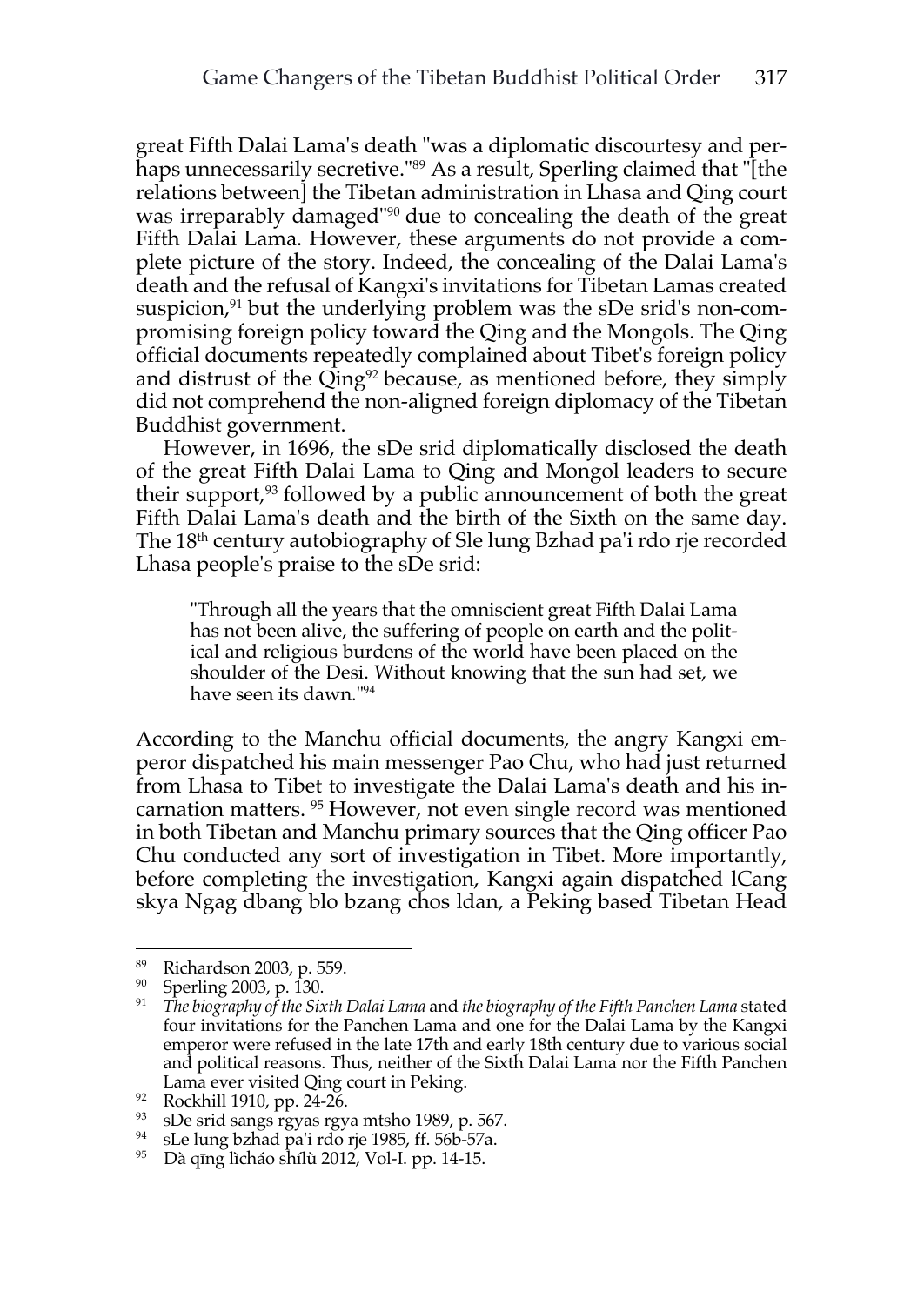Lama, to represent the emperor at the Sixth Dalai Lama's enthronement ceremony along with the Mongol representatives.<sup>96</sup> The reason was that both the Mongols and the Qing knew very well that the Tibetan authorities would organise the succession of the great Fifth Dalai Lama, whether outsiders had approved the new Dalai Lama or not. And once the new Dalai Lama was announced, all Tibetans and the Mongols would respect him as the great Fifth Dalai Lama's successor. Therefore, apart from its official claim, it is highly suspect that the Qing had done any actual investigation in Tibet. For the Qing, the claim is perhaps a political gesture of the empire to exaggerate their sphere of power influence. Many dynasties in China, especially Ming and Qing have a long culture of pretension to enlarge their power and achievements in the official documents.

### **Conclusion: Dramatis Personae in the Central Asia**

The politics of Tibet and its relations with the Mongols and the Manchus in the late  $17<sup>th</sup>$  and early  $18<sup>th</sup>$  centuries were mainly centred around the leaders of the Mongols, the Manchus, and Tibetans. For the Mongols, the relationship with Tibet was not purely based on politics but was intertwined with culture and Buddhist religion. For the Manchus, the ties with Tibet were mainly from the top Manchu leaders, mainly for political strategy. The Mongols wanted the Dalai Lama and Tibetan leaders to solve their internal conflicts as mediators and confirm their titles and rankings because they did not have a single ruler who could command all the Mongols. The Manchus found the unmatchable influence of Tibetan Lamas to pacify and negotiate with the Mongols advantageous, as the latter had often brought problems to the northern border regions of the Qing Empire. Qing emperors also used Tibetan lamas to recreate their divine images as Manjushri or Chakrasamvara to legitimise their rule among the Mongols and elsewhere.

The Tibetan Buddhist government, under the leadership of the sDe srid Sangs rgyas rgya mtsho, strategically maintained a balance in its relations with the Mongols and the Manchus to enhance their influence in both societies. The sDe srid's government used the great Fifth Dalai Lama's influence to ensure Tibet's power among the Mongols, and it managed to maintain relationships with Mongol leaders through both politics and religion. Regarding the Qing empire, the sDe srid's government retained the same mutually respectful relations that had been built between the great Fifth Dalai Lama and emperor Shunzhi. While Kangxi's influence began to increase among the eastern

<sup>96</sup> Petech 1972, p. 9.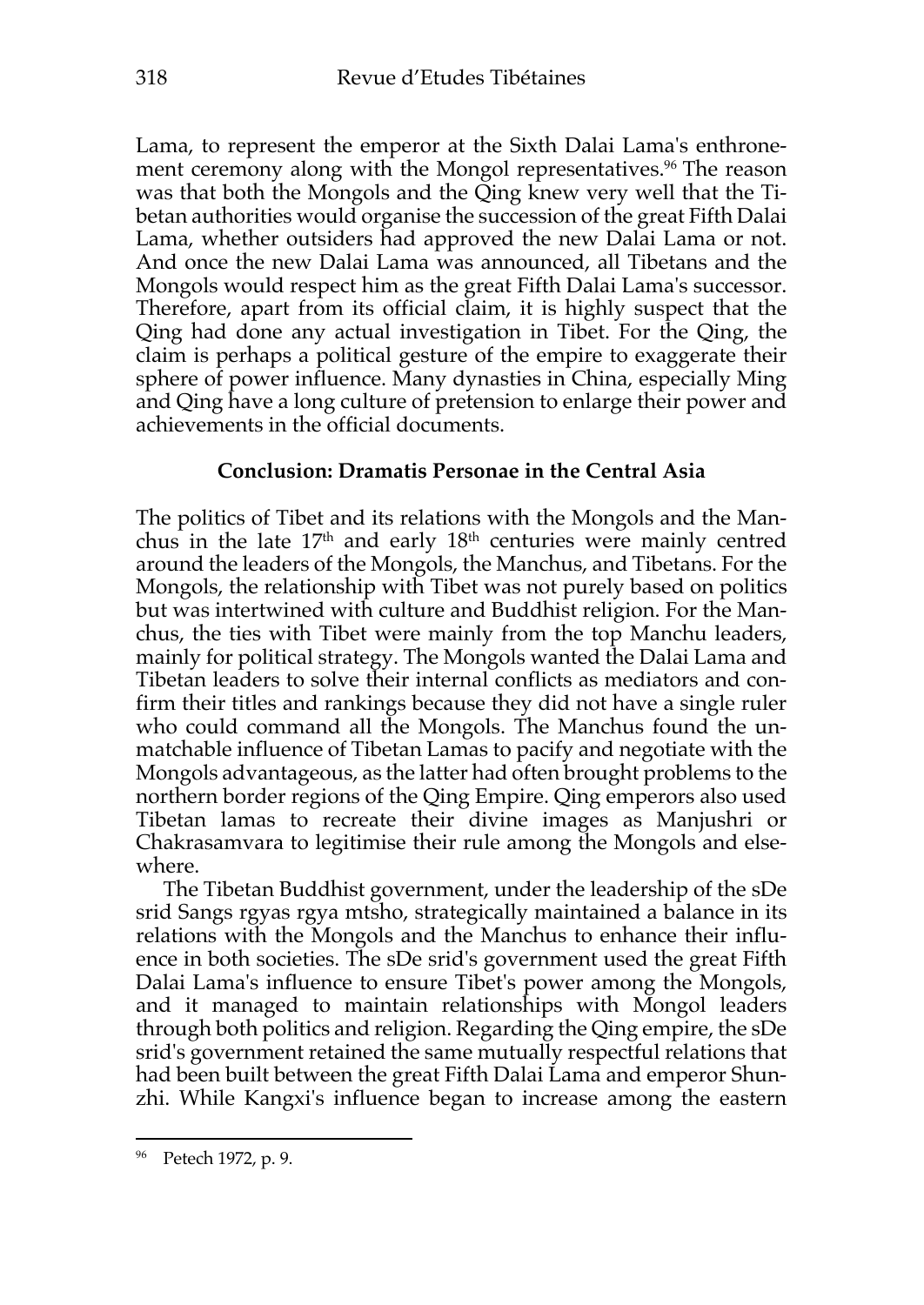Mongols and other periphery territories of Tibet, the sDe srid kept Tibet at a distance from the Qing and managed to maintain the eastern Mongols' loyalty toward Tibet.

The Dzungar Mongols played a huge role in complicating the relations between the dGa' ldan pho brang and the Qing empire in the late  $17<sup>th</sup>$  and early  $18<sup>th</sup>$  centuries for various political and religious reasons. dGa' ldan Khan's unwavering loyalty toward Tibet and his intimate relationships with Tibetan leaders such as the sDe srid made the Manchus suspect that Tibet might back up the Dzungars in the Dzungar-Manchu war in the 1690s. Nevertheless, in the numerous diplomatic correspondences with both Dzungars and the Manchus, Tibet firmly kept their non-aligned foreign relations position, which avoided provocations as well as close alliances with both neighbouring countries.

The dGa' ldan pho brang government's political power structure during that period was solely dependent on the internal power balance among the leaders of the dGa' ldan pho brang. Knowing the supporters of Lha bzang Khan and sDe Srid, it is clear that the major political decisions were highly dependent on the big dGe lugs monasteries such as 'Bras spung and Sera and their monastic leaders. Despite the visibility of Qing and the Mongols on the international stage, Tibet's Buddhist politics during that time was equally crucial in the power mechanism between these three worlds to shape the central Asian political landscape.

#### **Bibliography**

#### Publications in Tibetan Language

- bKa' drung nor nang pa. 1981. *gZhung zhabs rnams la nye bar mkho ba bla dpon rim byon gyi lo rgyus tham deb long ba'i dmigs bu*. dGe ldan gsung rabs mi nyams rgyun 'dzin khang.
- Grags pa mkhas grub.1945. *dGa' ldan gser khri rin po cher dbang bsgyur pa'i skyes mchog dam pa khri chen rim byon rnams kyi rnam thar rmad byung nor bu'i phreng ba*. lHa sa. Ser smad the bo khams tshan dpe khang.
- Ngag dbang mkhyen rab rgya mtsho.1992. *Mi lu chos 'byung*. Khrin tu. Si khron mi rigs dpe skrun khang.
- lNga ba ngag dbang blo bzang rgya mtsho. 2014. *Za hor gyi ban de ngag dbang blo bzang rgya mtsho'i 'di snang gi 'khrul pa'i rol rtsed rtogs brjod kyi tshul du bkod pa du ku la'i gos bzang*. rDa ram sha la. rNam rgyal grwa tshang.
- Chab spel tshe brtanaphun tshogs.1989. *Bod kyi lo rgyus rags rim g.yu yi phreng ba*. lHa sa. Bod ljongs dpe rnying dpe skrun khang.
- 'Jigs med bsam grub. 2021. *sDe srid sangs rgyas rgya mtsho rgyal dbang*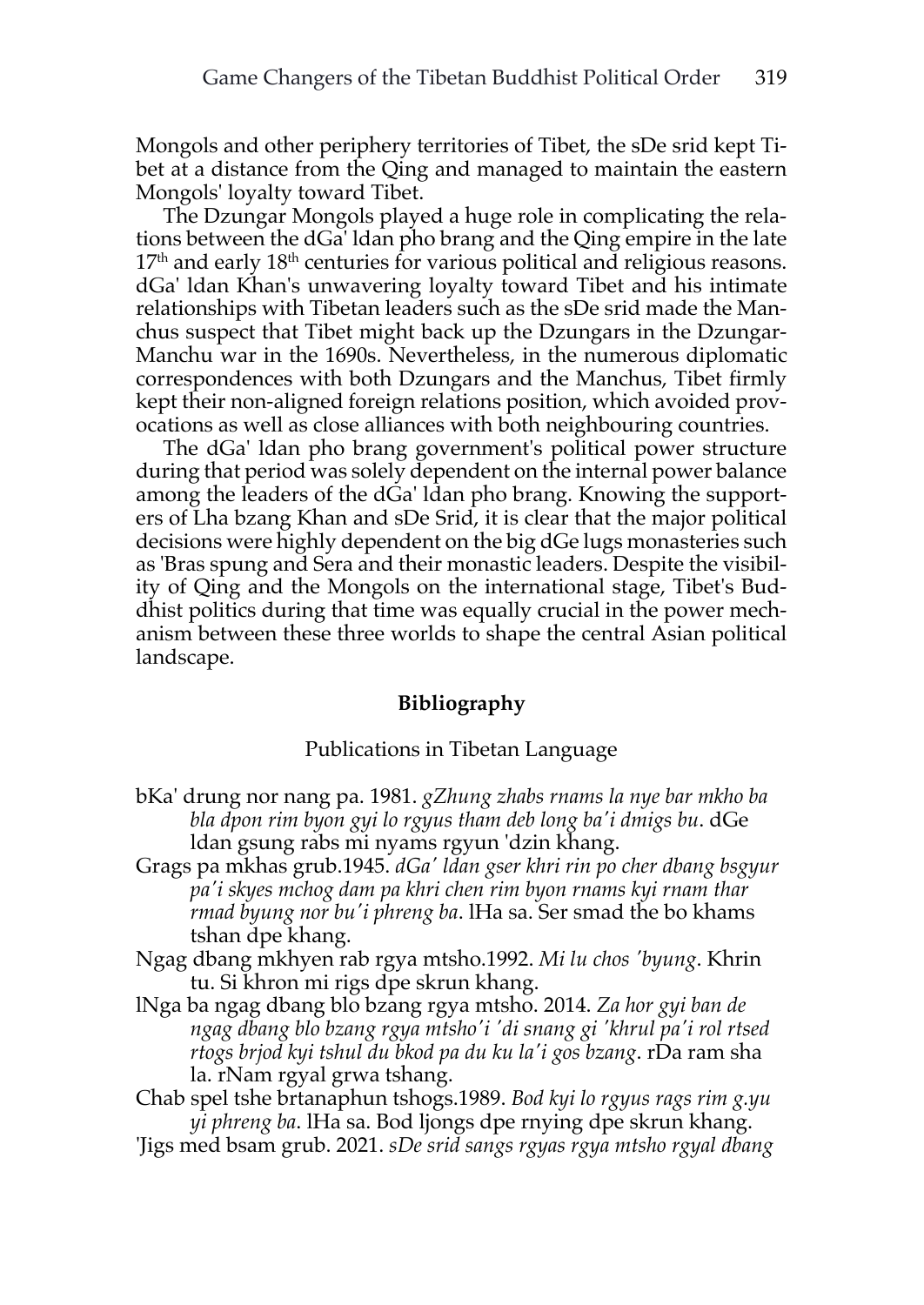*lnga pa'i rigs sras yin min la dpyad pa*. Krung go bod kyi dra ba.Ti.Tibet3.Com. Accessed on June11, 2021. https://ti.tibet3.com/special/jigmeshamdrub/2016-04-20/10048.html.

- Thu'u bkwan chos kyi nyi ma.1911. *lCang skya rol pa'i rdo rje'i rnam thar ngo mtshar rmad byung gser gyi mu tig ces bya ba bzhugs so*. Zi ling. mTsho sngon mi rigs dpe skrun khang.
- Dung dkar blo bzang 'phrin las. 2015. *Bod kyi chos srid zung 'brel skor bshad pa*. Pe cin. Mi rigs dpe skrun khang.
- sDe srid sangs rgyas rgya mtsho. 2014. *Drin can rtsa ba'i bla ma ngag dbang blo bzang rgya mtsho'i thun mong phyi'i rnam thar du ku la'i gos bzang zhes bya ba bzhugs so*. rDa ram sha la. rNam rgyal grwa tshang.
	- \_\_\_\_\_1989.*Thams cad mkhyen pa drug pa blo bzang rin chen tshangs dbyangs rgya mtsho'i thun mong phyi'i rnam par thar pa du ku la'i 'phro mthud rab gsal gser gyi snye ma*. lHa sa. Bod ljongs mi dmangs dpe skrun khang.
	- \_\_\_\_\_1990. *mChod sdong 'dzam gling rgyan gcig rten gtsug lag khang dang bcas pa'i dkar chag thar gling rgya mtshor bgrod pa'i gru rdzings byin rlabs kyi bang mdzod ces bya ba bzhugs*. lHa sa. Bod ljongs mi dmangs dpe skrun khang.
- PaN chen blo bzang ye shes.1999. *ShAkya'i dge slong blo bzang ye shes kyi spyod tshul gsal bar byed pa 'od dkar can gyi phreng ba zhes bya ba bzhugs so*. Pe cin. Krung go'i bod rig pa dpe skrun khang.
- Sum pa ye shes dpal 'byor. 1992. *Chos 'byung dpag bsam ljon bzang zhes bya ba bzhugs so*. Lan ju. Kan su'u mi rigs dpe skrun khang. \_\_\_\_\_1989. *mTsho sngon gyi lo rgyus sogs bkod pa'i tshangs glu gsar*
- *snyan zhes bya ba bzhugs so*. lDi li. lDi li mtho slob par khang. \_\_\_\_\_1994.*Sum pa ye shes dpal 'byor gyi rang rnam*. Lan ju. Kan su'u mi rigs dpe skrun khang.
- bSe ngag dbang bkra shis. n.d. *rJe btsun dam pa mtshan brjod par dka' ba 'jam dbyangs bzhad pa'i rdo rje'i rnam par thar ba yongs su brjod pa'i gtam du bya ba dad pa'i sgo 'byed kai+ai ta ka'i 'phreng ba zhes bya ba bzhugs so*. Bla brang. Bla brang dpe mdzod.
- sLe lung bzhad pa'i rdo rje. 1985. *Rig pa 'dzin pa blo bzang 'phrin las kyi rtogs pa brjod pa skal bzang dga' ston ces bya ba bzhugs so*. sGang tog. bKra shis sgang par khang.

## Publications in Chinese

*Dà qīng lìcháo shílù*. 2012. Běijīng. Zhōnghuá shūjú.

Liáng fèn. 1782. *Qín biān jì lüè*. Xīníng. Qīnghǎi rénmín chūbǎn shè.

*Qīng shèng zǔ shílù*. 2008. Běijīng. Zhōnghuá shūjú.

Wáng yáo. 1980. *Dì bā- sāng jié jiā cuòzá*. Qīngshǐ yánjiū jí. Dì yī. Zhōngguó rénmín dàxué.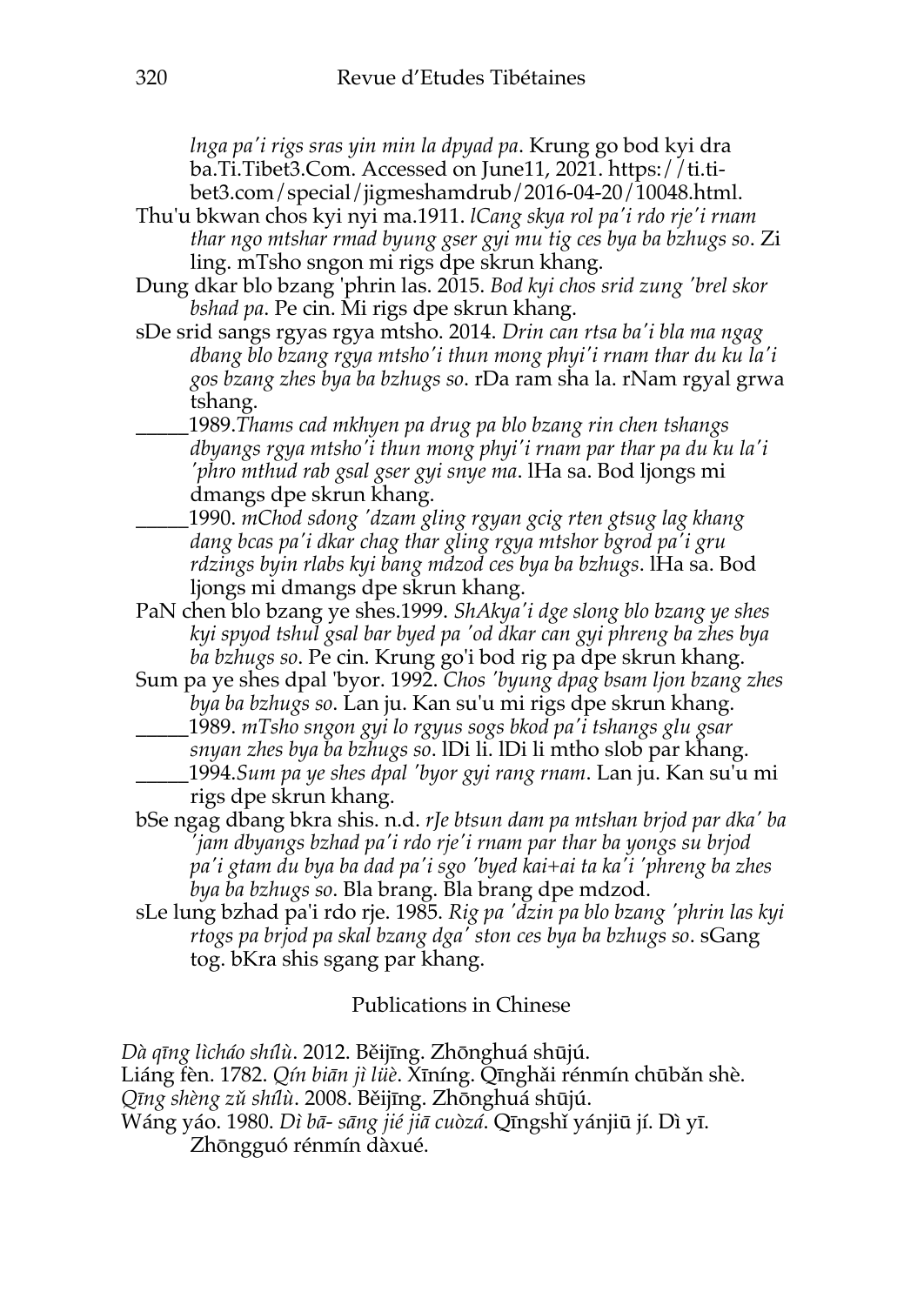Wèiyuán.1846. *Shèng wǔ jì.* Běijīng. Gǔ wēi táng.

Wēn dá. 1994. *Qīnzhēng píngdìng shuò mò fānglüè*. Běijīng: Zhōngguó zàng xué chūbǎn shè.

Publications in Western Languages

- Ahmad, Z. 1970. *Sino-Tibetan Relations in the Seventeenth Century*. Rome: Is.M.E.O.
- Boltjes, Miek and Praag Michael. 2020. *Tibet Brief: 2020*. Outskirts Press.
- Bormanshinov, Arash. 1998. Kalmyk Pilgrims to Tibet and Mongolia. *Central Asiatic Journal* 42, no. 1.pp. 1-23.
- Brindley, Erica. 2003. Barbarians or Not? Ethnicity and Changing Conceptions of the Ancient Yue (Viet) Peoples, Ca. 400-50 BC. *Asia Major*, Third Series, 16, no. 1.pp. 1-32.
- Chandra Das, S. 1905. The Hierarchy of the Dalai Lama. *Journal of the Asiatic Society of Bengal*. Delhi, N.P Press. pp.152-155.
- Cuppers, Christoph. (ed), 2000. *The Relationship Between Religion and State (chos srid zung 'brel) In Traditional Tibet*. Lumbini: LI.R.I Press.
- Csoma, de Körös, A. 1834. *A grammar of the Tibetan Language*. Calcutta University Press.
- Du Halde, P. 1735, *The General History of China*. London: Wild Court Press.
- Elliott, Mark, 2001. *The Manchu Way: The Eight Banners and Ethnic Identity in Late Imperial China.* Stanford University Press.
- Goldstein, M.C. 1997. *The Snow Lion and the Dragon*. University of California Press.
- Ishihama, Y. 2004. The Notion of "Buddhist Government" shared by Tibet, Mongol and Qing In the Early 17<sup>th</sup> Century. In: Cuppers, C. (ed.). *The Relationship Between Religion and State in Traditional Tibet.* Lumbini: L.I.R.I. pp.15-32.
- Karmay, Samten. S. 1997. Religion: A major cause of Tibetan Disunity. *Tibetan Review*, Vol-29, No.1. pp.26-32.
	- \_\_\_\_\_2003. The Great Fifth Dalai Lama and His Reunification of Tibet. In: Pommaret, F. (ed.). *Lhasa in the Seventh Century*. Leiden: Brill. pp.65-80.
		- \_\_\_\_\_2014. *The Illusive Play: The Autobiography of the Great Fifth Dalai Lama*. Serindia.
- Millward, James A. (2007). *Eurasian Crossroads: A History of Xinjiang.* Columbia University Press.
- Norbu, Dawa. 2001, *China's Tibet Policy*. London: Curzon Press.
- Pamela, Crossley. 2018. *Guest Ritual and Qing International Relations*. In: Brook, Praag and Boltjes (eds), *Sacred Mandate*. Chicago: University of Chicago Press.pp.148-154.